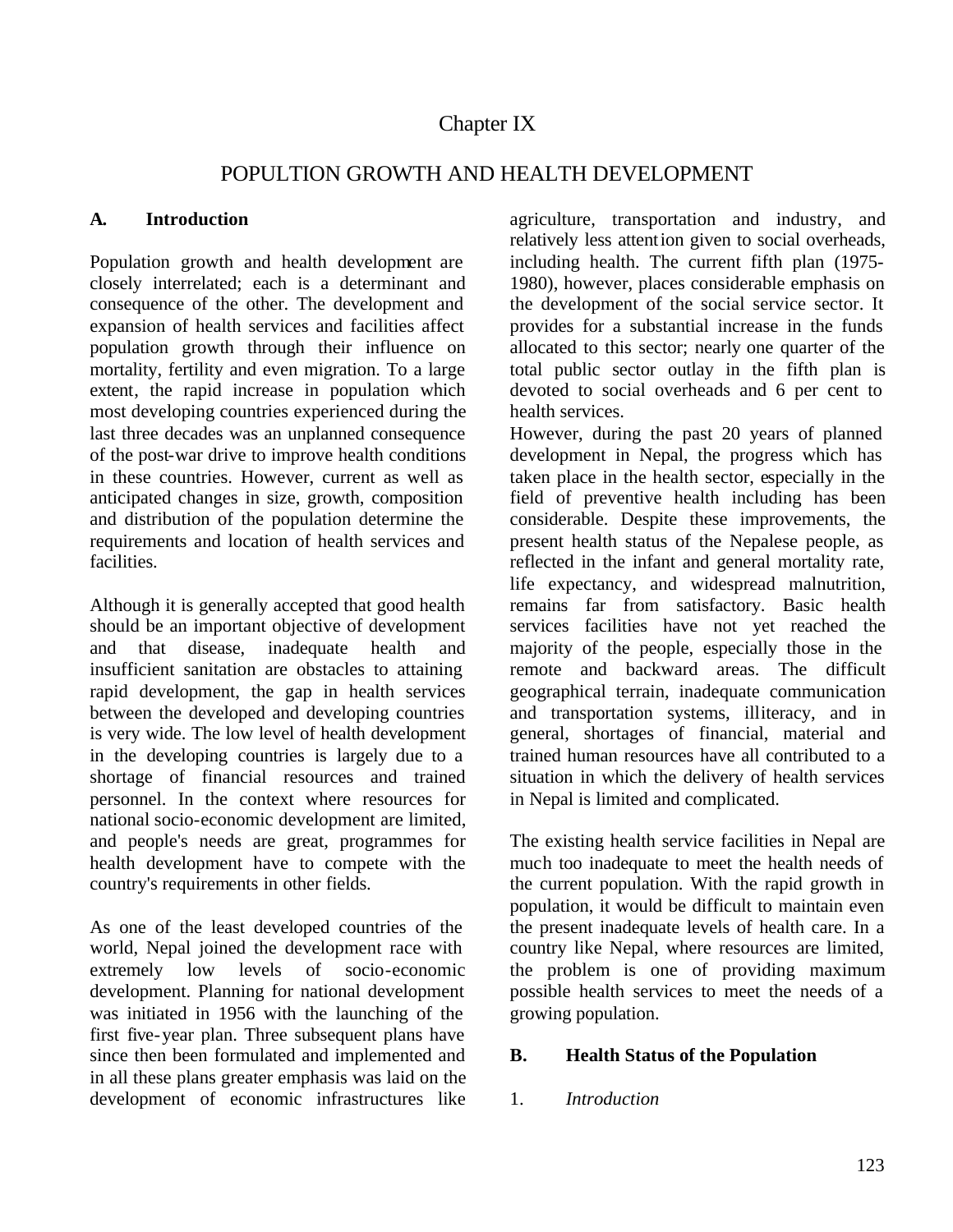The health status of the population is related to the stage of economic development of a country. The general indicators of the health status of the population are the incidence of morbidity and the levels of mortality. In the absence of systematic reporting and recording, adequate and reliable statistical data are not available in Nepal in regard to morbidity and mortality. However, it is apparent that health conditions in Nepal are poor because of poor nutrition, poor sanitation and the prevalence of parasitic infections and communicable diseases.

As one of the least developed countries, Nepal is subject to the same vicious circle of poverty, ignorance and disease, which some of the other developing economies are facing today. Although the *per capita* income is estimated at around \$ 100, the majority of the people receive a much smaller share of this national cake. Agriculture, which is the main occupation of nearly 93 per cent of the population, cannot provide even a subsistence level of living to most of them. As poverty leads to malnutrition and disease, the vicious "cycle of ill-health" continues. Ignorance is another factor that has aggravated the problem of poverty and diseases. The literacy rate for the population of 10 years and over in 1971 was as low as 13.9 per cent of the total population (23.9 for males and 3.9 for females). In 1976-1977, it is, however, estimated to have gone up to around 19 percent.

Institutional health facilities are very limited and even these limited families are concentrated in the urban areas. In the rural areas, where 96 per cent of the country's population live, the adequa te prevention of diseases and their early treatment through a modern medical system has not yet developed largely because of ignorance and superstition. Since most of the illnesses were attributed to fate or considered an act of an angry deity, the patient is not taken to the hospital or the health care centre until his condition worsens. As was noted by Haris *et al*:

"Popular medicine derives from a large body of commonly held assumptions and supernatural causes of illness. Sickness and death are thought to be caused by ghosts, demons and evil spirits or to result from the evil eye, planetary influences or the displeasure of ancestors. A variety of precautions against these dangers is taken, including the wearing of charms, the avoidance of certain foods or sights during pregnancy, and the propitiation of ghosts and gods with sacrificial gifts.

"When illness strikes or an epidemic threatens, the counsel of one of a variety of types of medical practitioners is sought. Among the Rai of the Eastern Mountain Region, it is the custom, for example, to consult a *bijuwa* (a shaman whose treatment consists mainly of the recitation of sacred literature in the presence of the patient). If planetary influences are suspected, the costly and usually less available *jotishi* (Brahman astrologer) who determines which planet has been offended and as a result is causing the illness, as well as the type and size of offering required to placate the planet and restore the patient to health.

"Beliefs of this sort are widespread, especially in rural areas, where they are taken most seriously."

## 2. *Incidence of Morbidity*

As noted earlier, owing to a lack of adequate statistical data it is difficult to assess the magnitude and distribution of the incidence of morbidity in the country. In Nepal, age and cause-specific morbidity data are not available at the national level. However, with a view to obtaining some information, the Country Health Programme in Nepal analyzed data from 24 out of 58 hospitals according to the diagnosis indicated. Out patients' morbidity patterns from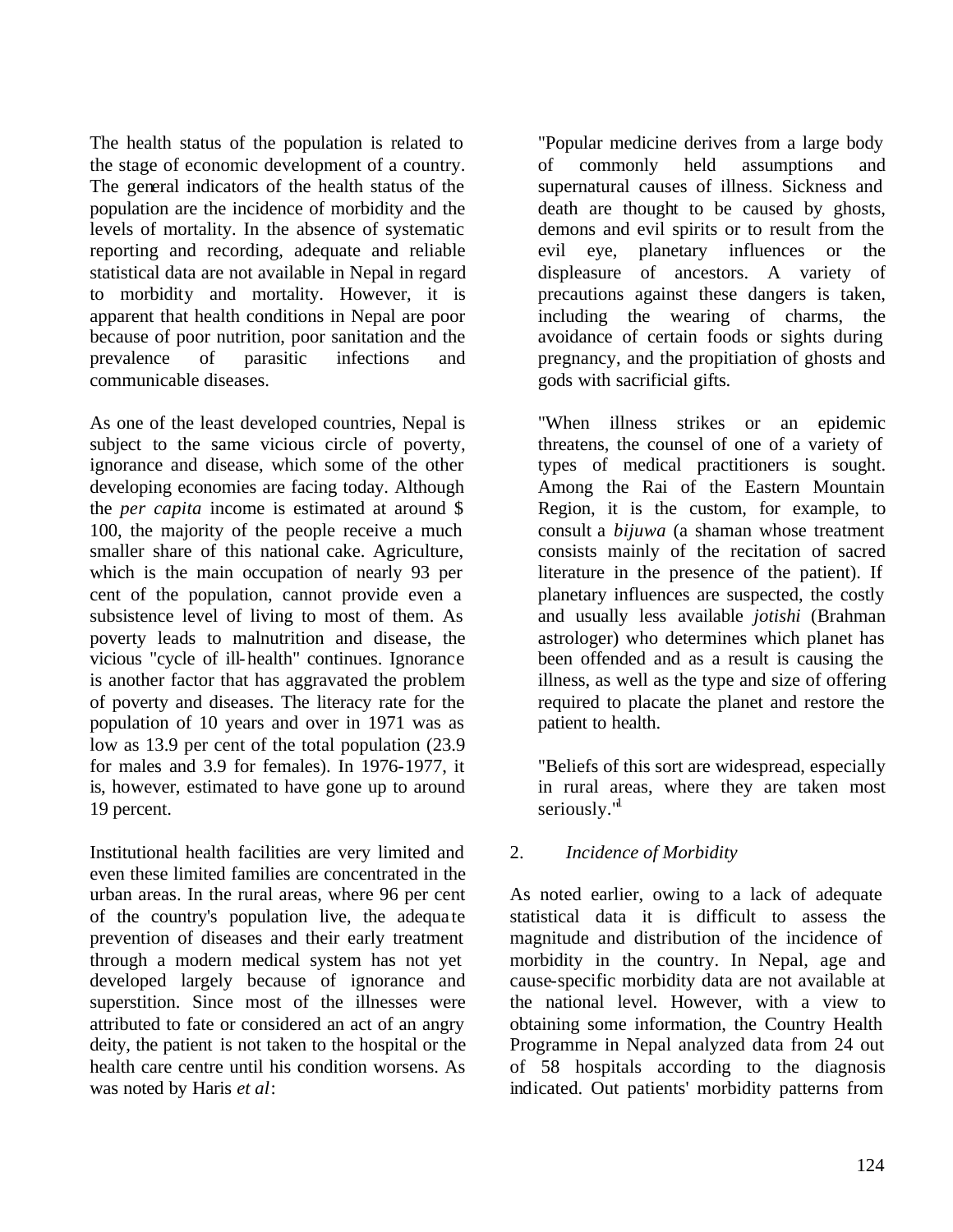eight hospitals and some health posts in Bara (integrated health) district were also obtained. The data obtained from this limited inquiry classified according to ten major groups of diseases are shown in table 67. it has, however, to be noted that these data are inadequate for describing the health status of the Nepalese population because of their selectivity, limited coverage and reduced completeness and

Table 67. Inpatient morbidity pattern

|                                                            | <b>Diseases</b><br>of groups | <b>Discharge</b><br>No.(%) <sup>a</sup> |
|------------------------------------------------------------|------------------------------|-----------------------------------------|
| I. Infective and parasitic<br>diseases                     | 6989                         | 36.0                                    |
| II. Accidents, poisoning and<br>violence                   | 1838                         | 9.5                                     |
| III. Diseases of the digestive<br>system                   | 1555                         | 8.0                                     |
| IV. Disease of the genito-<br>urinary system               | 1423                         | 7.3                                     |
| V. Complication of pregnancy,<br>childbirth and puerperium | 1404                         | 7.2                                     |
| VI. Diseases of the respiratory<br>system                  | 1322                         | 6.8                                     |
| VII. Diseases of the nervous<br>system and sense organ     | 824                          | 4.2                                     |
| VIII. Diseases of the circulatory<br>system                | 797                          | 4.1                                     |
| IX. Neoplasm                                               | 467                          | 2.4                                     |
| X. Diseases of the skin and<br>subcutaneous tissue         | 437                          | 2.3                                     |
| Total                                                      | 17056                        | 87.8                                    |

*Source: Country Health Programme, Nepal, 1974*, vol. II, p. 88.

a Including normal deliveries.

poor diagnosis of the diseases. $<sup>2</sup>$  In the absence of</sup> other more reliable data, they do provide some broad indications about the prevalence of diseases that were presented in these health establishments.

It is apparent from table 67 that the most important group of diseases common in developing countries, especially the communicable and parasitic diseases, are widely prevalent in Nepal. Infective and parasitic diseases form the major proportion of the

problems presented in the hospitals: 36 per cent of all the discharges were attributed to them. Poverty, poor environmental sanitation and crowded quarters aggravate the problems situation. Accidents come second with 9.5 per cent of the discharges. The rugged terrain and hilly contour account for this high rate. Respiratory diseases are significant among males because of the climatic conditions in the country. Among females, complications of pregnancy and childbirth constitute a major portion of the case bulk followed by infective and parasitic diseases. Accidents among females seemed to be much lower than males due to the domestic nature of their tasks. On the basis of similar data from 22 hospitals, inpatient morbidity by major age groups was also examined. The analysis showed that the majority of the patients belong to the age groups 15-44 and they seek medical attention for neoplasm, diseases of the genito-urinary tract, and the digestive and circulatory system. The higher incidence of neoplasm, in the 15-44 age group as against the other age categories may be due to the higher proportion of the population belonging to this age category.

The pattern of outpatients' morbidity is different from that of the inpatient. Outpatient morbidity by major groups of diseases is shown in table 68. it may be noted that infective and parasitic diseases constituted the major proportion of the clinical cases presented in the outpatient department, followed by diseases of the skin and subcutaneous tissue. Diseases of the respiratory system, which occupy only the sixth portion among hospital inpatients, constitute the third major problem of those seeking outpatient care. This might be due to the fact that respiratory illnesses in the initial stages do not debilitate an individual. Accidents are more predominant among males. In the females, diseases of the respiratory system and genitor-urinary system occupy an important place.

According to the national health survey, 72 per cent of all stools examined showed one or other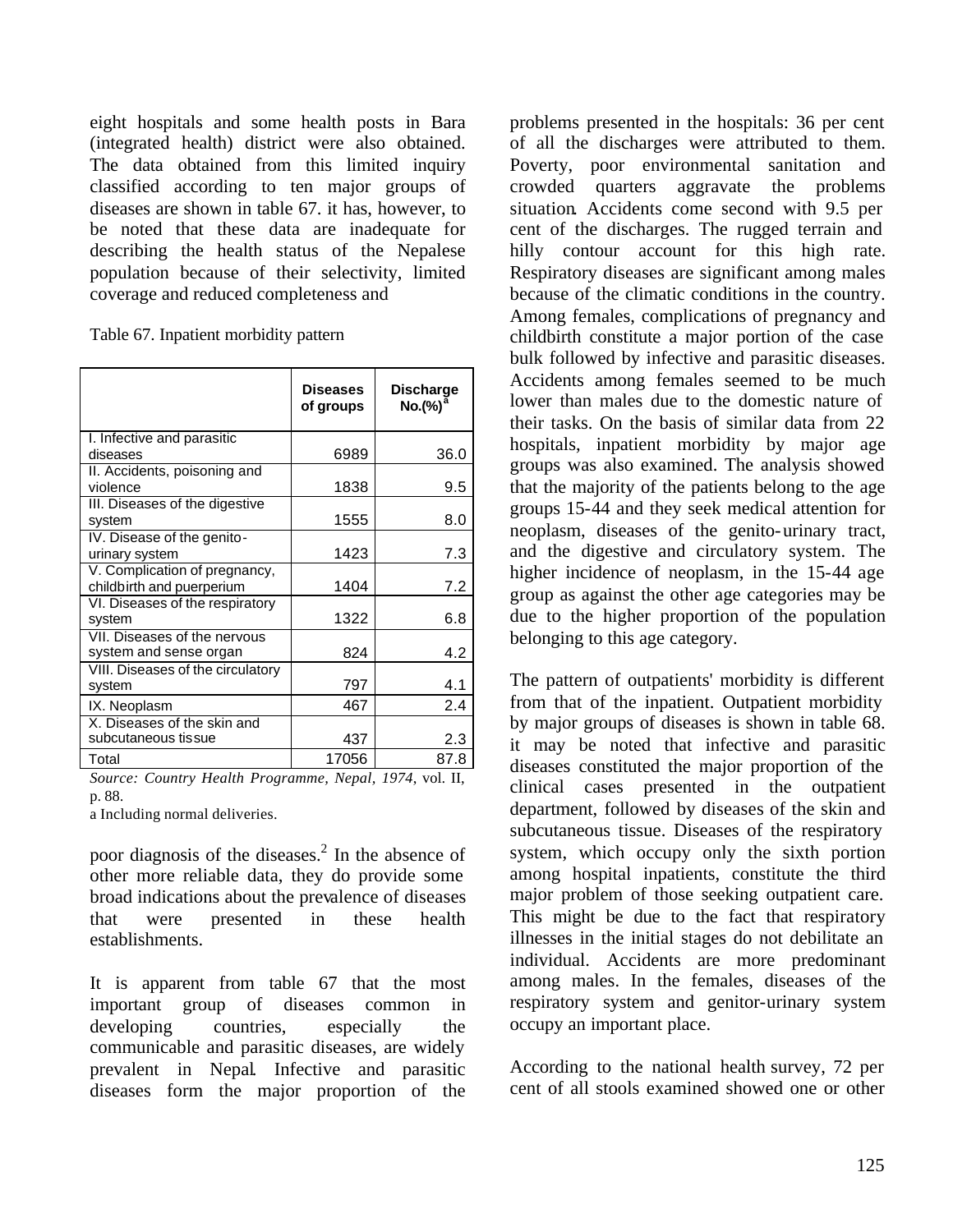types of intestinal parasites. This indicates a high degree of infestation load in the community.

Prior to 1959, malaria was one of the major public health problems in Nepal. The disease was endemic in most parts of the country. The death rte directly due to malaria was estimated to be one per cent. Although in recent years malaria has been controlled to a great extent, there has been some resurgence of this disease in southern Nepal owing to increased resistance by the mosquito to DDT. High morbidity from

|                                                          |               | <b>Cases examined</b> |
|----------------------------------------------------------|---------------|-----------------------|
|                                                          | <b>Number</b> | Per cent              |
| I. Infective and parasitic disease                       | 2030          | 24.5                  |
| II. Diseases of the skin and<br>subcutaneous tissues     | 1049          | 12.6                  |
| III. Diseases of the respiratory<br>system               | 1024          | 12.3                  |
| IV. Diseases of the digestive<br>system                  | 831           | 10.0                  |
| V. Diseases of the nervous<br>system                     | 748           | 9.0                   |
| VI. Diseases of the genito-urinary<br>system             | 583           | 7.0                   |
| VII. Accidents, poisonings and<br>violence               | 441           | 5.3                   |
| IX. Endocrine, nutritional and<br>metabolic diseases     | 221           | 2.7                   |
| X. Diseases of the blood and<br>blood - forming diseases | 196           | 2.4                   |
| Total                                                    | 7123          | 85.8                  |

Table 68. Outpatient morbidity pattern

*Source: Country Health Programme, Nepal, 1974.*

filariasis is also noted. It is known to be common in the mid-Himalayan valleys and the Terai, although its incidence has not been accurately ascertained.

Amongst the bacterial diseases, tuberculosis and leprosy are the most common. Tuberculosis is a rapidly growing problem, but about 700,000 BCG vaccinations are being given annually. The Nepal Health Survey investigated the TB problem in great detail. On the basis of the "tine-test", it was found that the prevalence of sensitivity to tuberculine was very high in the Kathmandu urban areas, lowest in the mountains and intermediate in the Terai. $3$ 

Gastro-enteritis caused by bacteria, virus and parasites is very common in rural areas. This is mainly due to the lack of pure water supply and the sanitation level which encourage the spread of the disease indigenous health habits aggravate the situation.

Goitre, which is caused by the deficiency of iodine, is found all over the country. It is more common in the hills where disfigurement results. Although the exact prevalence rate is not known, it is believed to range from 10 to 90 per cent in different geographical areas.

Since April 1975, no case of smallpox has been reported in Nepal. In recent years, epidemics of influenza have become very common in the mountains and have a high fatality rate among the very old and the very young, Rabies is endemic among wild and domestic animals and there are reports of infection in rabbits, dogs, jackals and hyenas. Similarly, polio is believed to be very common in Nepal because of insanitary conditions.

Perhaps the most basic causes of high mortality and debility in Nepal is the very inadequate nutrition level. Widespread malnutrition is a characteristic feature of poor nations and this condition enhances the incidence and severity of health problems. In Nepal, many children are found to be suffering from malnutrition, and protein-energy malnutrition is extensive.

"The common diet is high in carbohydrates and low in protein and vitamins. Nutritional deficiencies are manifested in all parts of the country in low resistance to disease and in the prevalence of beriberi and goiter. Shortages of food develop in particular sections from time to time because of droughts, floods, or marketing and transport difficulties.<sup>44</sup>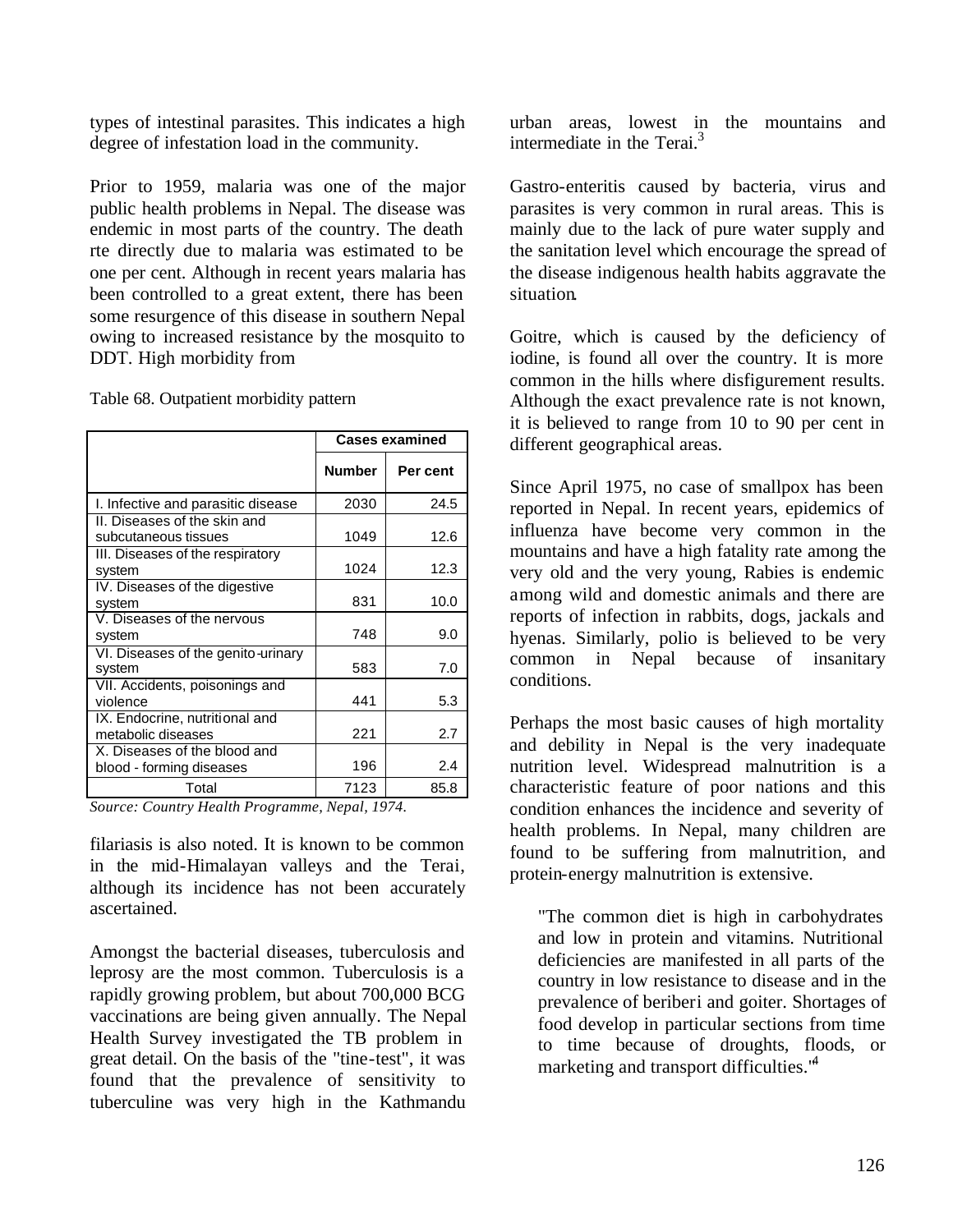A nutrition survey was conducted at 17 places in Nepal covering 1,044 children by WHO under the guidance of Dr. Pourbaix in 1974. In 1975, a joint Government of Nepal/United States Agency for International Development survey was conducted in 221 places covering 6,562 children. The findings in both the surveys are summarized in table 69. It will be noted from the table that less than one third (29 to 30 per cent) of Nepalese children could be considered nourished. A substantial difference between the two sources, however, is noted in respect of the early malnutrition stage: the WHO survey indicated

|  | Table 69. Nutritional status of children (percent) |  |  |  |
|--|----------------------------------------------------|--|--|--|
|--|----------------------------------------------------|--|--|--|

|                                                          | <b>Pourbaix</b><br>(WHO)<br>1974 | Government<br><b>USAID 1975</b> |
|----------------------------------------------------------|----------------------------------|---------------------------------|
| Normal                                                   | 30.0                             | 29.3                            |
| Early stage malnutrition                                 | 29.0                             | 41.5                            |
| Second stage malnutrition<br>(requires careful watching) | 25.4                             | 24.0                            |
| Third stage malnutrition<br>(calls for rem edy)          | 15.6                             | 5.1                             |

*Source:* Project formulation draft report: "Nutrition and goite", Nepal, Kathmandu, September-October 1975, p. 94.

29 per cent and the Government/USAID survey gave a figure of 41.5 per cent. Variations in definitions and concepts used in the survey may be an important factor accounting for this substantial difference. A noteworthy observation is the percentage of the child population classified in the primary and secondary malnourished group – 41 per cent in 1974 and 19.1 per cent in 1975. It seems not to be a real decline but a difference in allocation by specific categories.

In Nepal, the standard of environmental health is very low and inadequate which tends to offset the achievement of various health programmes. The situation with regard to water supply, excreta and waste disposal and housing is extremely unsatisfactory. Only 7 per cent of the total population of Nepal have access to piped drinking water and the rest of the people, especially in rural communities, commonly use wells, rivers

and ponds for drinking. These water sources are usually heavily contaminated. Waterborne sewerage facilities are confined only to the capital city of Kathmandu. Indiscriminate defecation continues to be a serious health hazard in the towns and villages as well. The limited existing facilities and services can be considered virtually negligible in comparison with the need for improving these services for raising the general health standard of the population.

#### **C. Development of Health Services**

#### 1. *History of Health Services*

Modern medicine in Nepal is recent. In earlier times, medical services consisted mainly of Ayurvedic, to some extent Unani, and other indigenous systems. Prior to 1950, there were few hospitals with few beds. There was no specialty of any kind and the number of Nepalese doctors in the country was less than a dozen. No public health programme of any kind existed. The planned development of health services in Nepal was initiated in 1956 with the incorporation of the health programme of the first five-year plan. At the time of formulation of this plan, there were 34 hospitals with a total number of 625 beds, 24 allopathy dispensaries, and 63 Ayurvedic dispensaries in the whole kingdom. Subsequently, the public health programme, under the name of Bureau of Insect Borne and Disease Control (IBDC) was initiated. Initially, the main concern was malaria control. The name was later changed to Public Health Department to cover other activities such as smallpox eradication, tuberculosis and leprosy control. It was only after 1960 that the Department of Health was organized.

A model hospital was built on the outskirts of Kathmandu and turned over to the Nepalese Government by the Soviet Union in 1963. It is completely modern, is well equipped and has facilities for 30 adults and 20 children. Another Soviet-built hospital in Nepalgunj was opened in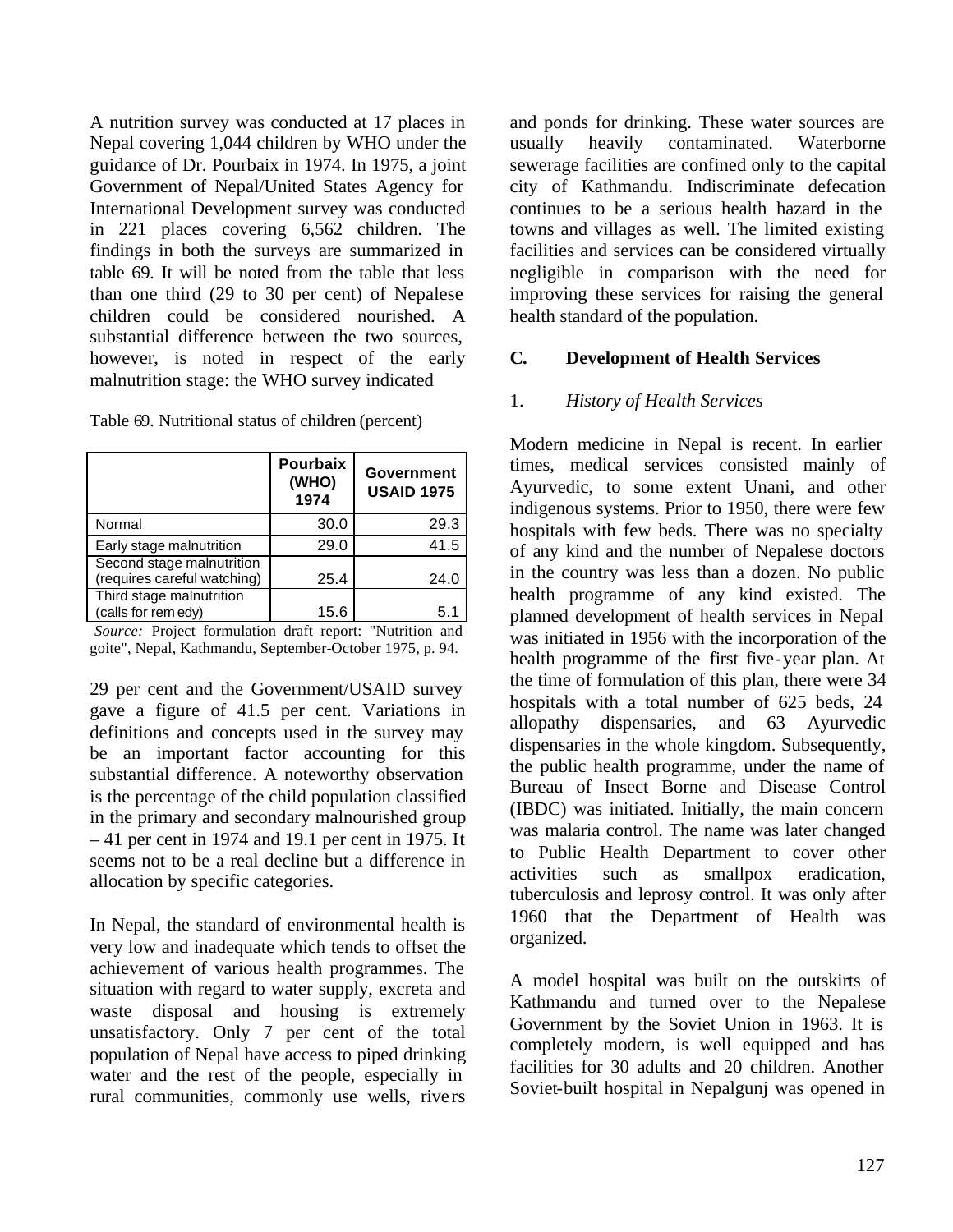April 1963. The United States has assisted in a complete renovation of Bir Hospital in Kathmandu, which is the country's oldest hospital and its largest.

Between 1965 and 1974, four development plans had been implemented. The major emphasis in these plans was on the improvement and expansion of existing hospitals and the establishment of new ones. Efforts have been directed particularly at remedying the longstanding imbalance in the distribution of medical facilities which has favoured the Kathmandu valley and a few towns. A number of specialized services were introduced. Several health centres have now been opened in outlying areas which previously were without modern medical care.

In addition to the government activities in the field of medicine and public health.

"Other medical facilities are maintained under private auspices. One such institution is the small hospital in Pokhara, in the Western Mountain Region, maintained by the District Soldiers Board, a charitable committee composed chiefly of Indian army pensioners. Another is a 100 bed Shanta Bhawan Hospital in Kathmandu. Staffed by 6 physicians and 35 graduate nurses, it has a network of affiliated clinics and a nurses' training school. It is the main project of the United Medical Mission, a protestant organization founded in 1954 by several American physicians. It has also established two other hospitals, everal dispensaries and a leprosarium, and extended its activities into the fields of education and village development. Other medical facilities are run by the British-sponsored Nepal Evangelistic Band in Pokhara and American Seventh Day Adventists in Banepa.<sup>16</sup>

The existing health programme in Nepal can be broadly grouped into preventive and curative services. As noted earlier, all development plans

have given greater emphasis to the development and expansion of the preventive services. Nevertheless, the health care delivery system being developed has two serious shortcomings. In the first instance, the preventive health programme does not place sufficient emphasis on the importance of proper nutrition, unpolluted water and education in hygiene and sanitation. Secondly, most of the resources allocated to health development are taken by the provision of hospital services that by and large cater only to the urban population. But considering the fact that in 1952 no health service structure existed in Nepal, with the exception of a 25 bed hospital in Kathmandu, very substantial progress has been made in providing health services, despite all existing problems.

## 2. *Preventive Health Services*

The standard of health in Nepal is poor. Malnutrition is common, water is polluted and infectious diseases are widespread. As such, the solution to the health problems depends more on agriculture, water supply and health education and less on curative medical services. This is why greater attention has all along been placed on the expansion of the preventive health services.

Drinking water facilities are, at present, very inadequate in the country. Drinking water through the pipe system is available only to a very small fraction of the population.

"The four major rivers and their tributaries drain nearly the entire country, but public water supply systems making use of these resources have yet to be developed. Consequently, there are intermittent or chronic scarcities of water in both urban and rural areas. Low pressure often causes stoppages in piped water systems. Even in places where wells, springs and rivers furnish an adequate supply, the water is generally contaminated and dangerous to drink without boiling. Development and purification of the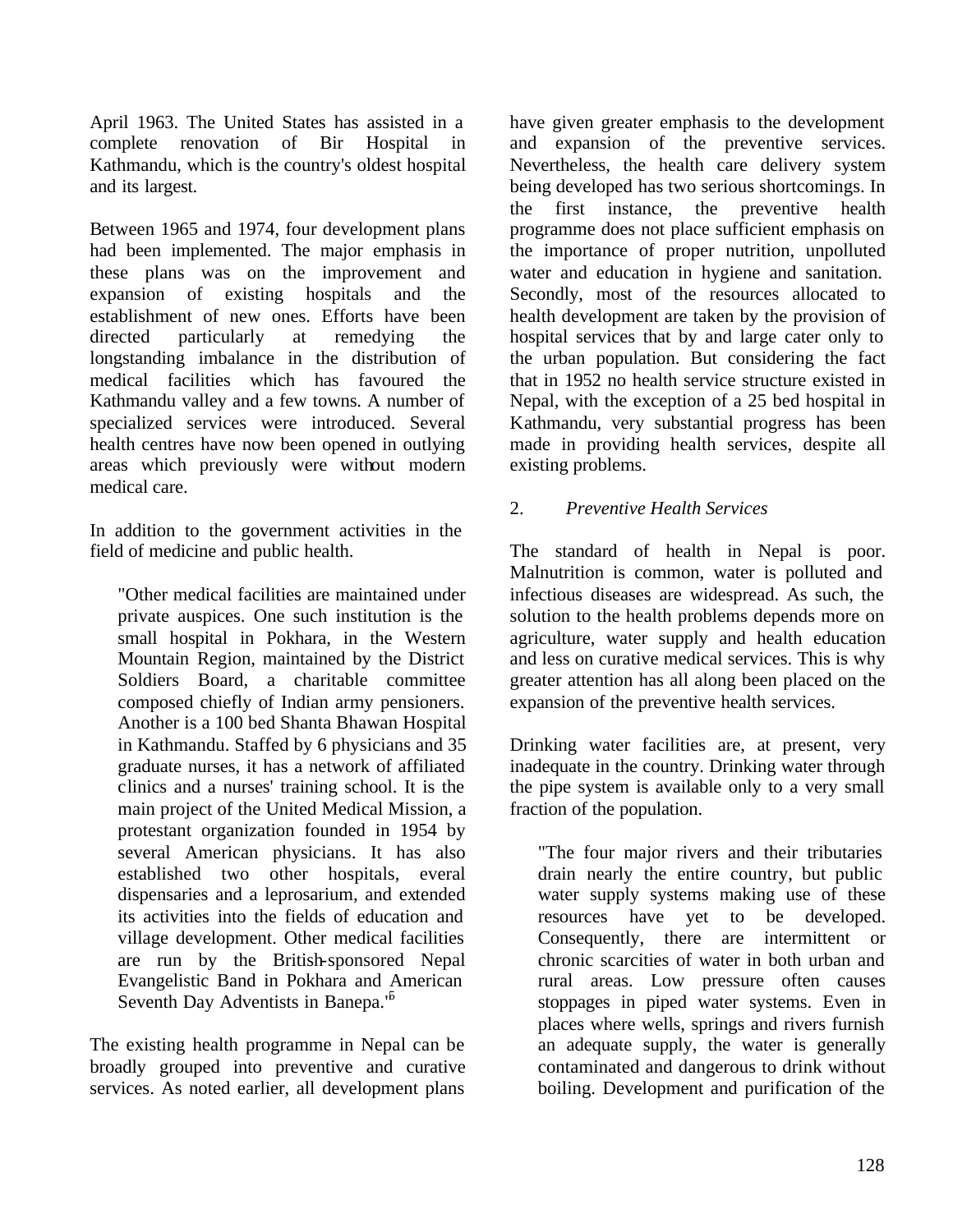water supply should, in the opinion of many Nepalese, have priority over programs to improve sanitation medical care and agricultural methods."<sup>6</sup>

In addition to the services administered directly by the Department, there are a number of "vertical programmes" of preventive nature run by autonomous agencies under the aegis of the Department of Health. These programmes include the eradication of malaria and smallpox, and the control of tuberculosis, leprosy and goitre. Of these, the malaria eradication programme, launched in 1958, is the largest. It covers a population of about 7 million people in the hill areas below 4,000 feet from the Terai. As a result of the operation of this programme, the incidence of malaria dropped from several hundred thousand cases annually to approximately 2,500 cases in 1970. After 1971, the incidence of malaria almost doubled until 1974 when the total number of malaria cases reached its peak of 14,647. The major reasons for the resurgence were the shortage of necessary insecticides and drugs, population movements, uncontrolled settlements in the Terai, and the resistance of certain malaria vectors and parasites to DDT and anti-malaria drugs. A more vigilant programme was instituted so that by 1975 the incidence of malaria was reduced to 12,000 and went down considerably thereafter.

Since 1975, there have been no cases of smallpox reported in Nepal. After the international assessment of the situation in 1977, Nepal was officially declared a smallpox-free country. The immunization programme is, however, being continued.

It is estimated that nearly one per cent of the total population is affected by tuberculosis in the country. The tuberculosis control programme was started in 1965. the main activity of this project is to give direct BCG vaccination to the population of less than 15 years of age. The tuberculosis control programme has been in operation only in

selected districts and the current plan aims at expanding the programme throughout the country and thereby covering all eligible children by 1980. in the private sector, there is a Nepal TB Association which maintains 25 free beds for the treatment of acute cases.

The leprosy control programme was started in 1965. The total number of leprosy cases detected so far has been about 6,000 and they are presently under treatment. At the estimated one per cent incidence rte of leprosy in the country, there would be about 112,000 cases in the kingdom. The main concern of the project is to detect new cases of leprosy and to provide for their treatment. At present, there are two leprosaria with about 550 and 150 patients each. In addition, there are two other leprosy hospitals in the private sector run by the foreign missions. The leprosy control porgramme, which has so far been undertaken in a few selected districts, will be in operation throughout the country by 1980.

In spite of the high incidence of goitre in the country, the problem was not taken up seriously until recently. The goitre control programme was started only in 1973. Its present activities include the importation and distribution of iodized salt. The current plan aims at the expansion of iodized salt distribution to the entire population by 1980.

## 3. *Curative Health Services*

The most expensive component of a health programme is medical care of curative health services. In Nepal, medical care is provided by two main systems: Western medicine and indigenous systems such as Ayurveda.

## (a) *Western medical services*

Institutional health facilities are very limited in Nepal. In 1974-1975 hospital facilities were available only in 31 out of the 75 districts in the

Table 70. Type of medical institutions, 1974-1975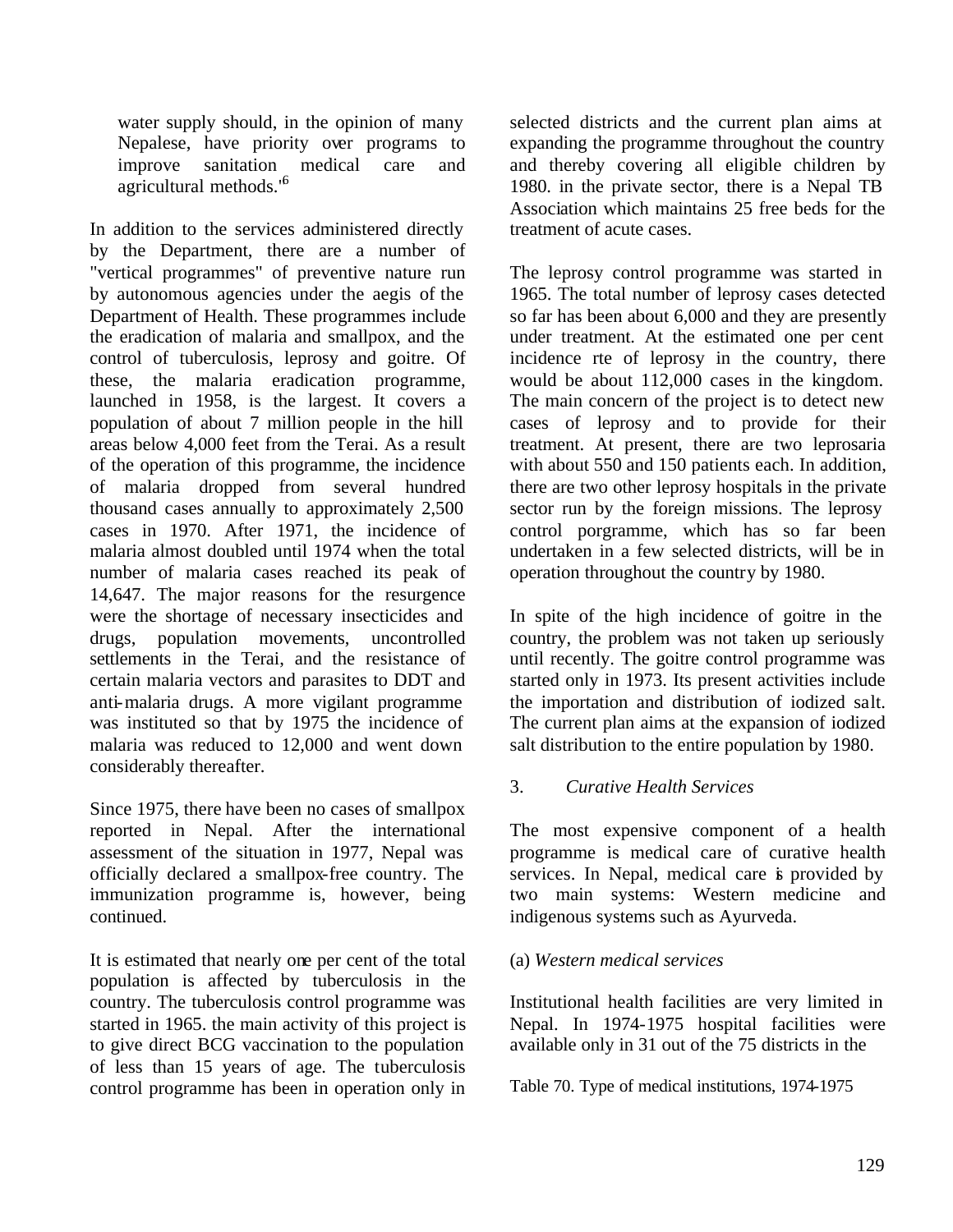|                                                        | <b>Number</b> | <b>Number</b><br>of beds |
|--------------------------------------------------------|---------------|--------------------------|
| 1. Hospitals                                           |               |                          |
| (a) Government                                         |               |                          |
| (i) 300-bed                                            | 1             | 300                      |
| (ii) 100-bed                                           | 1             | 100                      |
| (iii) 50-bed                                           | 8             | 400                      |
| $(iv)$ 25-bed                                          | 9             | 225                      |
| $(v)$ 15-bed                                           | 27            | 405                      |
| $(vi)$ 6-bed                                           | 1             | 6                        |
| (vii) Mission and other hospitals                      | 15            | 738                      |
| Total                                                  | 62            | 2174                     |
| (b) Ayurvedic and others                               |               |                          |
| (i) Ayurvedic hospital                                 | 1             | 25                       |
| (ii) Homeopathy hospital                               | 1             | 6                        |
| (iii) Ayurvedic dispensary                             | 82            |                          |
| (iv) Unani dispensary                                  | 1             |                          |
|                                                        |               |                          |
| 2. Health centres                                      | 31            |                          |
| 3. Health posts                                        |               |                          |
| (a) Istage (ully integrated) health<br>posts           | 65            |                          |
| (b) E-stage (1st stage of<br>integration) health posts | 50            |                          |
| (c) Non-integrated health posts                        | 288           |                          |
| Total                                                  | 403           |                          |

*Source:* Janchbujh Kendra, "Long-term health plan", Royal Palace, 1976, p. 103. Information on health posts from the Ministry of Health, 1976-1977.

country, $\frac{7}{7}$  while even local health centres were not available in 10 districts. There were in all 62 hospitals with a total number of 2,175 beds (table 70). Thus, one hospital bed was available for every 5,700 persons. By 1977/1978, the number of hospitals had increased to 65 and the number of beds to 2,309.

At the lowest level are the district hospitals which provide mainly general medical services. Zonal hospitals provide some specialized services as do a number of single speciality hospitals like the Maternity Hospital, Children's Hospital, Infectious Diseases Hospital, Eye Hospital, Chest Clinic, etc. The central referral hospital located at Kathmandu provides comparatively higher specialized services in various branches of medicine. The existing from zonal hospitals are being developed as regional referral hospitals for

each of the four development regions. The district hospitals are designed to function as the referral centres for the health posts (which are located at the village level) and the zonal or the regional hospitals as the referral centres for the district level.

In view of the high incidence of morbidity and lack of adequate facilities for treatment, hospitals are generally overcrowded.

"Only the largest have X-ray machinery and other modern equipment. Furnishings are minimal. Beds in some institutions are of simple wooden construction, without mattresses or linens. In the leading government hospital in Kathmandu, electric current is undependable, so refrigeration is intermittently lacking. Until a decade age nursing care was provided only by male attendants, called compounders, who acted as orderlies, or by relatives of the patient who often moved into the hospital themselves, further increasing congestion. Hundreds of ailing persons, some coming from distant places, are turned away each month by Kathmandu hospitals because they do not have facilities to care for them.<sup>8</sup>

In view of the growing demand for hospital services, the current plan aims to establish 15-bed hospitals in at least 16 districts which at present are without hospitals and to increase the capacity of a number of existing hospitals by providing additional beds. Thus, by 1980, the total number of hospitals in the country is expected to increase to 79 and the hospital bed will be available for 4,250 people in 1980.

In 1975, there were 31 health centres providing basic medical services in the country. There are usually a doctor and a few beds in each health centre. These health centres are to be gradually converted into 15-bed district hospitals.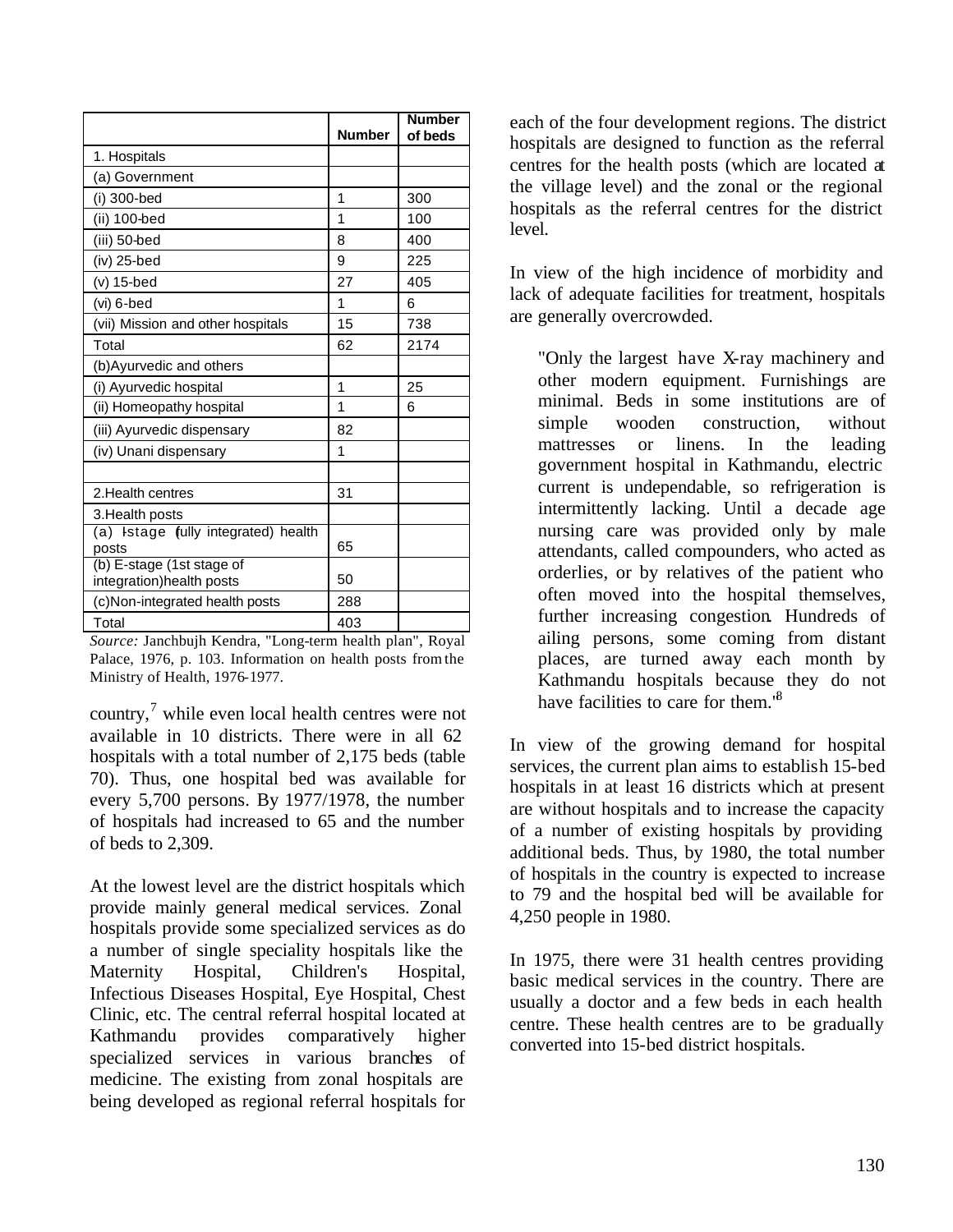Owing to a shortage of financial as well as trained manpower resources, it is not possible to provide hospital-based health programmes throughout the country. However, there is an urgent need to provide at least some minimum health care to as many people as possible. Since nearly 96 per cent of the population of Nepal live in the villages, the expansion of the health service facilities under the current plan has been directed towards the provision of minimal basic health services to the vast majority of the population living in the rural areas.

In Nepal, the principal channel for the delivery of both curative and preventive health services is the rural health post which is staffed by middle-level paramedical personnel such as health assistants, auxiliary health workers and assistant nurse midwives. The health post is not a static delivery system. It is a small health delivery system with a staff of 6 to 17 persons dependent on the stage of development of the health post, the population size and geographic area. The health workers operate using the health post as a base which supports the largely preventive services performed by village health workers and their supervisors. The health post is the primary referral centre for the field personnel and sometimes provides simple living quarters for the supervisory and clinical personnel.

Originally, the health posts provided medical services side by side with separate programmes for tuberculosis, malaria and family planning. But they are all now being reorganized into the Integrated Community Health Service Programme. By the end of the sixth plan, it is expected that the entire vertical programmes in the health sectors (with the exception of malaria) will be carried out by a multidisciplinary staff in the health posts who will also undertake basic curative services.

Depending on the stage of their evolution, the existing health posts are classified into three types: the "old type" or non-integrated health posts; the E type (FP/MCH integrated); and the I type or fully integrated health posts. The nonintegrated health posts provide mostly static medical services with limited preventive services. The E stage health posts provide a small range of services; they have a small number of paramedical staff and undertake few field visits. The fully integrated health posts provide a full range of services in the health posts clinics as well as in the field through monthly domiciliary visits. The services include smallpox and malaria surveillance, tuberculosis and leprosy control, FP/MCH services, nutrition and health education, immunization, recording of vital events and ordinary curative services. There were 483 posts in the country in 1978 and of these 65 were fully integrated, 233 were E type and the remaining 190 were the old non-integrated type.<sup>9</sup> By 1980, it is expected that 810 health posts – 597 in remote and hilly regions and 213 in the Terai – will provide basic health services to more than 10 million people.

|                                    | Remote areas | <b>Hills</b> | plains (Terai) | In the whole kingdom |
|------------------------------------|--------------|--------------|----------------|----------------------|
| Number of health post              | 50           | 156          | 145            | 351                  |
| population per health post         | 31000        | 35000        | 38000          | 36000                |
| square kilometres for health posts | $858^a$      | 392          | 232            | 392                  |

Table 71. Distribution of health posts by area and health post/population ratio, 1974-1975

a Areas which remain snowbound round the year are not included.

The population covered per health post varied, on the average, from 31,000 persons in remote areas to 38,000 in the plains (table 71). The total number of health posts planned for the future is

based upon the allocation of one health post per 5,000 population in the remote high mountains, one per 10,000 to 15,000 in the hilly regions, and one per 20,000 to 25,000 in the Terai.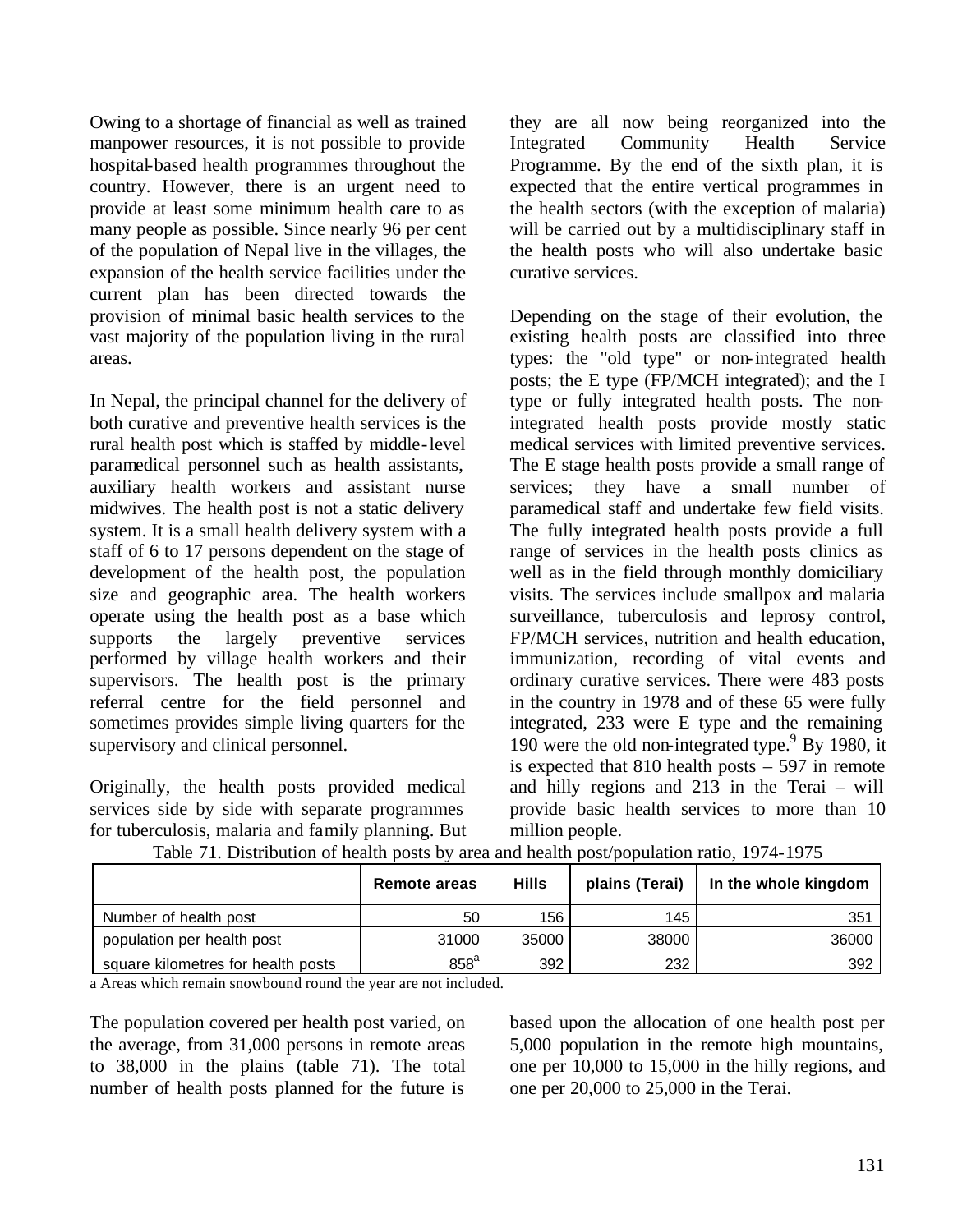#### (b) *Ayurvedic and other systems of medicine*

In Nepal, the Ayurvedic system of medicine is practiced throughout the country. This system of medicine, which evolved among the Hindus, has a long history dating back over 2000 years.

"It was originally based on the *Ayurveda* (the Veda of Long Life), but a vast literature has since accumulated around this original text. According to Ayurvedic theory, the body, like the universe, consists of three forces – phlegm, bile and wind – and physical and spiritual well-being rests on maintaining the proper balance among these three internal forces. Ayurvedic Pharmacopoeia is based on roots, herbs and plants."<sup>10</sup>

The system has received due recognition from the Government and a separate Ayurvedic Division has been set up in the Department of Health services.

It is estimated that over 75 per cent of the people receive treatment for common ailments in their own village with the locally available herbs as compounded by local *vaidyas* or traditional medical practitioners. Two hundred and eighty practitioners of various categories graduated from the programme of the Department of health Services between 1934 and 1979, and 8 graduates with certificates in Medical Science, Ayurved (Chikitsha Shastra Visharad – Ayurved), graduated in 1974 from the institute of Medicine. In addition, it is estimated that about 1,500 persons who obtained training in the traditional manner (father-son) are practicing in the country.

At present, there are only a few institutions providing Ayurvedic services in the country. Owing to the lack of necessary physical facilities and limited funds, these institutions have not been able to provide the required services. The only hospital in the country, located in Kathmandu, has 25 beds. There are 82 Ayurvedic dispensaries scattered all over the country, including the remote areas. As in any other field of medicine in Nepal, a lot remains to be done in this field. The system is well within the nation's economic

capacity and is traditionally accepted by the people and the need to expand and improve the quality of Ayurvedic services has been felt by the Government. Accordingly, the current plan includes a number of programmes for strengthening the Ayurvedic services. The existing 25-bed Ayurvedic hospital is being converted into a 50-bed hospital. Since most of the Ayurbedic drugs are produced locally from indigenous materials, they are less expensive and more popular. It has, therefore, been decided that the health posts should also provide limited Ayurvedic medicines to those who need them. There is one 6-bed homeopathy hospital and a Yunani dispensary in Kathmandu. The bed capacity of the homeopathy hospital is to be increased to 15.

As in many other developing countries, there is an extensive indigenous network providing health care in the rural areas of Nepal where the vast majority of the people live. In Nepalese society, traditional bias and superstition play a distinct role in the life of the people. In such a situation the traditional functionaries of health care, namely the "Jhankris" (faith healers), "Dhami (magic curers), $^{11}$  and "Sudini" (traditional birth attendants) receive wide public acceptance and are playing a significant role in meeting the health care needs of the villagers.

In view of the widespread illiteracy and ignorance among the village people, it may be too premature to try to make a sudden break in the people's beliefs in this indigenous system of healing. The viability of involving traditional healers will have to be determined on the basis of the surveys that will be undertaken in a few districts. At present, the Government has adopted the policy of gradually utilizing the services of such functionaries in the delivery of basic health care by providing them with the necessary training and orientation. The example of this can be found in the successfully completed training of the traditional birth attendants.

## (c) *Regional imbalances*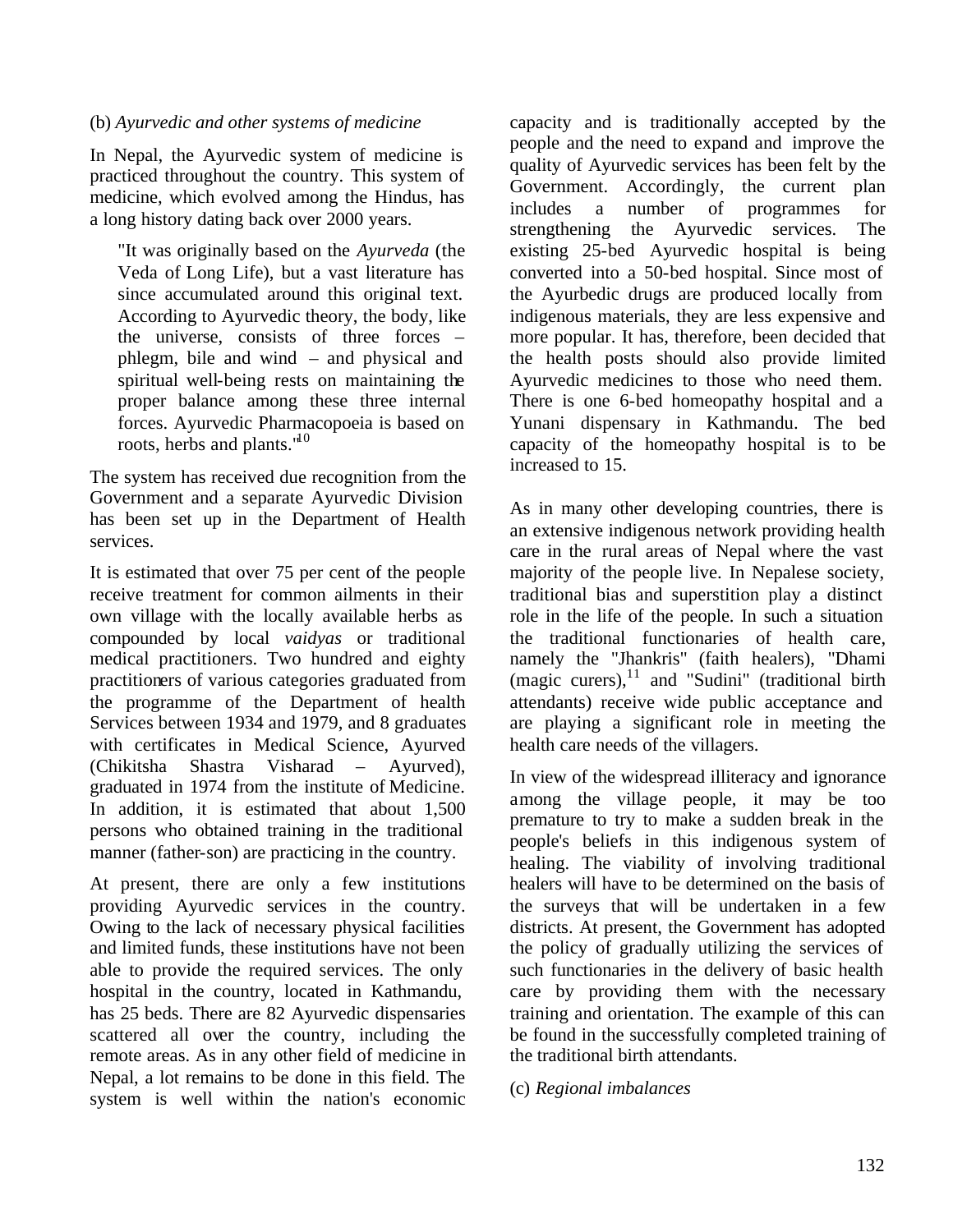The distribution of the various types of health institutions by development regions and population covered is shown in table 72. it will be noted that institutional medical facilities are unevenly distributed in the country. The western region appears to be in a very advantageous situation in regard to the availability of hospitals and Ayurvedic dispensaries: the hospital/population ratio as well as Ayurvedic dispensary/population ratio is the lowest in this region. The central region which contains the largest proportion of the population also has the largest number of hospitals, beds, health posts and Ayurvedic dispensaries. The hospital/population ratio as well as the bed/population ratio are the highest in the farwestern region which is also not very well favoured in regard to the availability of the services of health posts.

## (d) *Health manpower*

In Nepal, shortage of medical personnel has been a major constraint in expanding the basic health services throughout the country as well as in providing quality care in the existing institutions. During the fourth plan period (1970-1975), the net deficit of high-level health manpower was reported to be 142 and those of middle and low levels to be 260 and 1,252 respectively.<sup>12</sup> Most of this backlog, however, continues in the current plan. The present availability, estimated requirements and the production target of medical personnel in the current plan are presented in table 73.

The existing stock of health manpower in the country as shown in table 73 is indeed much too inadequate compared to the need for delivering health services to the entire population. This shortage, if measured in terms of medical personnel population ratio presents a more serious picture. For example, in 1974, the ratio of doctor to population in Nepal was 1:40,125 compared with 1:5,000 in India, 1:4,500 in Sri Lanka, 1:930 in the United Kingdom and 1:580 in the USSR. The situation with regard to other categories of paramedical personnel is similar.

There is no medical college in Nepal. Every year, 25 to 30 students are sent to foreign countries like India for training in medicine. "If it is assumed that 25 doctors will be added to the present stock of doctors annually, the ratio after one and two decades will be 1:24,320 and 1:20,883, respectively. This could hardly be called a significant improvement in the current state of affairs as two decades would be a long time.<sup>"13</sup>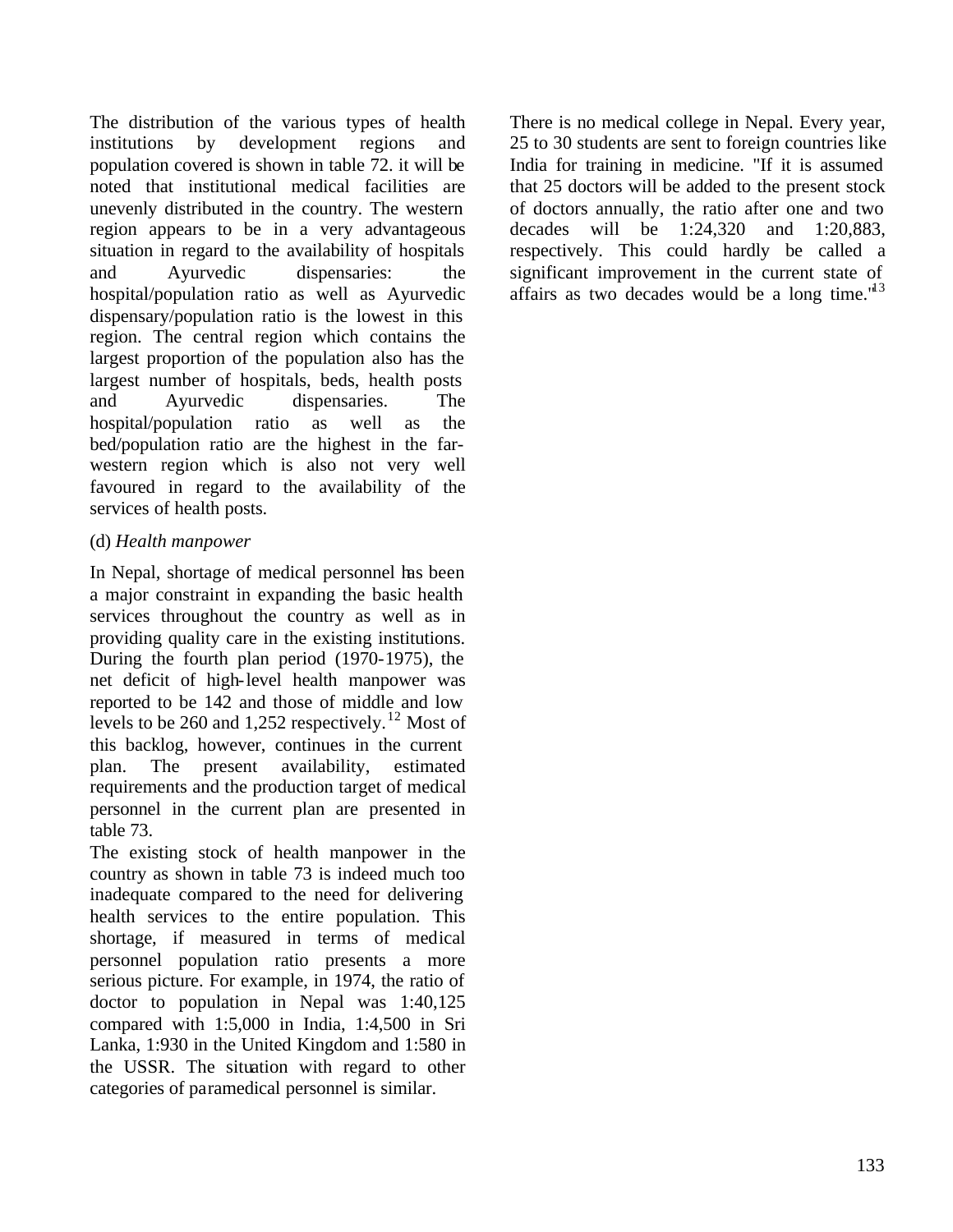| <b>Regions</b>     | population | <b>Number</b><br>οf<br>districts | <b>Hospitals</b> | Hospital/<br>populatio<br>n ratio | <b>Beds</b> | Beds/pop<br>ulation<br>ratio | <b>Health</b><br>centres | <b>Health</b><br>centre/po<br>pulation<br>ratio | Health<br>posts | Health bed/<br>population<br>ratio | Ayurvedic<br>dispensaries <sup>a</sup> | <b>Ayurvedic</b><br>dispensaries/<br>popultion<br>ratio |
|--------------------|------------|----------------------------------|------------------|-----------------------------------|-------------|------------------------------|--------------------------|-------------------------------------------------|-----------------|------------------------------------|----------------------------------------|---------------------------------------------------------|
| Eastern region     |            |                                  |                  |                                   |             |                              |                          |                                                 |                 |                                    |                                        |                                                         |
| 1.Mechi            | 617760     | 4                                | $\overline{c}$   | 308880                            | 40          | 15444                        | 3                        | 205920                                          | 16              | 38610                              | 6                                      | 102960                                                  |
| 2.Kosi             | 866260     | 5                                | 6                | 144377                            | 210         | 4125                         | $\overline{c}$           | 433130                                          | 33              | 26250                              | 3                                      | 288753                                                  |
| 3.Sagarmatha       | 1313480    | 7                                | 4                | 328370                            | 91          | 14434                        | 4                        | 328370                                          | 41              | 32036                              | 8                                      | 164185                                                  |
| Total              | 2797500    | 16                               | 12               | 233125                            | 341         | 8204                         | 9                        | 310833                                          | 90              | 31083                              | 17                                     | 164559                                                  |
| Central region     |            |                                  |                  |                                   |             |                              |                          |                                                 |                 |                                    |                                        |                                                         |
| 1.Janakpur         | 1265755    | 6                                | 4                | 316439                            | 105         | 12055                        | 3                        | 421918                                          | 32              | 39555                              | 7                                      | 180822                                                  |
| 2.Bagmati          | 1496971    | 8                                | 14               | 106926                            | 1030        | 1453                         | 4                        | 374243                                          | 27              | 55443                              | 15                                     | 99798                                                   |
| 3.Narayani         | 1103027    | 5                                | 5                | 220605                            | 130         | 8485                         | 1                        | 1103027                                         | 46              | 23979                              | 4                                      | 275757                                                  |
| Total              | 3865753    | 19                               | 23               | 168076                            | 1265        | 3056                         | 8                        | 483219                                          | 105             | 36817                              | 26                                     | 148683                                                  |
| Western region     |            |                                  |                  |                                   |             |                              |                          |                                                 |                 |                                    |                                        |                                                         |
| 1.Gandaki          | 1023110    | $\overline{7}$                   | 5                | 204622                            | 140         | 7308                         | $\overline{2}$           | 511555                                          | 51              | 20061                              | 14                                     | 73076                                                   |
| 2.Lumbini          | 1165701    | 6                                | 8                | 145713                            | 165         | 7065                         | 3                        | 388567                                          | 21              | 55509                              | 7                                      | 166529                                                  |
| 3.Dhaulagiri       | 276729     | 4                                | 2                | 138364                            | 30          | 9224                         | $\overline{2}$           | 138364                                          | 11              | 25157                              | 4                                      | 69182                                                   |
| Total              | 2465540    | 17                               | 15               | 164369                            | 335         | 7360                         | $\overline{7}$           | 352220                                          | 82              | 29705                              | 25                                     | 98622                                                   |
| Far western region |            |                                  |                  |                                   |             |                              |                          |                                                 |                 |                                    |                                        |                                                         |
| 1.Rati             | 705813     | 5                                |                  | 705813                            | 15          | 47054                        | $\overline{c}$           | 352906                                          | 22              | 32082                              | 5                                      | 141163                                                  |
| 2.Karnali          | 188012     | 4                                |                  | 188012                            | 15          | 12534                        | $\mathbf{1}$             | 188012                                          | 10              | 18801                              |                                        | 188012                                                  |
| 3.Bheri            | 575075     | 5                                | 3                | 191690                            | 80          | 7188                         | $\overline{2}$           | 287536                                          | 13              | 44236                              | 3                                      | 191690                                                  |
| 4.Seti             | 597124     | 5                                | $\overline{c}$   | 298562                            | 40          | 14928                        | 3                        | 199041                                          | 14              | 42652                              | 6                                      | 99521                                                   |
| 5.Mahakali         | 361170     | 4                                | 2                | 180585                            | 40          | 9029                         | 1                        | 361170                                          | 14              | 25798                              | 2                                      | 180585                                                  |
| Total              | 2427190    | 23                               | 9                | 269688                            | 190         | 12775                        | 9                        | 169688                                          | 73              | 33249                              | 17                                     | 142776                                                  |
| Grand total        | 11555983   | 75                               | 59               | 195864                            | 2131        | 5423                         | 33                       | 350181                                          | 351             | 32923                              | 85                                     | 135935                                                  |

## Table 72. Distribution of health institutions by development region. 1973

*Source:* Nepal Health Institution, July 1975, table 1.

a Including Ayurvedic Hospital, Homeo Hospital and Unani Dispensary.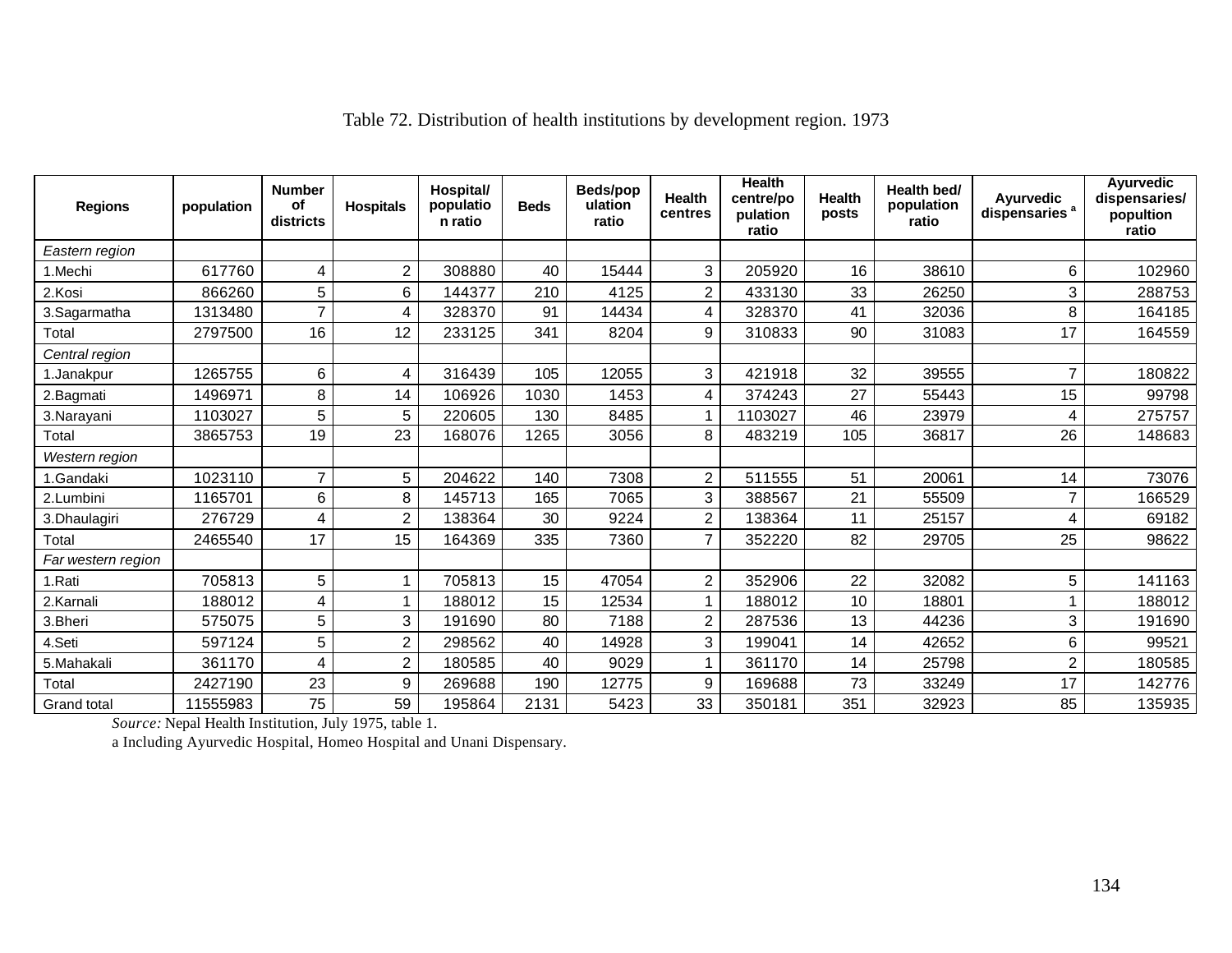Table 73. Availability, estimated requirements and the production target of medical manpower in the fifth plan (1976-1980)

| <b>Manpower category</b> | <b>Number</b><br>available<br>in 1974 | <b>Estimated</b><br>requirem<br>ents | <b>Productio</b><br>n target |
|--------------------------|---------------------------------------|--------------------------------------|------------------------------|
| <b>Doctors</b>           | $311(336)^a$                          | 421                                  | 100                          |
| Dentist                  | 14                                    | 26                                   | $12 \overline{ }$            |
| <b>Nurses</b>            | 262                                   | 412                                  | 150                          |
| Assistant nurse midwife  | 572                                   | 1131                                 | 570                          |
| Health asistants /Senior |                                       |                                      |                              |
| auiliary health workers  | 232                                   | 814                                  | 580                          |
| Auxiliary health workers | 590                                   | 753                                  | 400                          |
| Pharmacists              | 1                                     | 45                                   | 22                           |
| Laboratory technicians   | 52                                    | 133                                  | 65                           |
| Radiographers            | 14                                    | 47                                   | 13                           |
| Ayurveic baidayas and    |                                       |                                      |                              |
| kabirajs                 | 172                                   | 237                                  | 66                           |
| Village helt workers     |                                       | 2100                                 |                              |

*Source:* Janchbugh Kendra, "Long-term health plan", Royal Palace, 1976, table 7.

a In addition to the 311 doctors listed, there are 25 other doctors working in various non-governmental health institutions.

During the past few years it has been observed that many of the students who go abroad for training in medicine do not return or delay their return after completing studies. Lack of attractive living and working conditions in the country, low salaries, lack of facilities for post-graduate training, and the fear of being posted to the remote and hilly areas of the country are some of the factors which discourage the doctors from returning to the country immediately after completing their studies. These are also the factors responsible for some amount of "brain drain" among the Nepalese doctors in recent years.

The main responsibility for produc ing the middle and low level health manpower in the country is entrusted to the Institute of Medicine established in 1972 under Tribhuvan University. In view of the shortage of paramedical workers for delivering the basic health care services, the emphasis has been laid on the production of auxiliary nurse midwife (ANM), auxiliary health workers (AHW) and health assistant (HA). The Institute is also concentrating on the training of nurses (public health nurses, nurse tutors and post basic midwife, etc.) and selected categories of

paramedics such as health laboratory technicians, radiographers and pharmacists. The Institute of Medicine also produces middle-level Ayurvedic physicians known as baidya and kabiraj. During the current plan period it aims to start diploma level courses as well, in order to produce higherlevel medical personnel in the country.

The long-term health plan envisaged that "the manpower of different categories will be produced by the Institute of Medicine according to the requirements of the Ministry of Health". The Institute of Medicine, being in its early stage of development, still lacks adequate physical and technical facilities and has not yet been able to meet the demand for various categories of paramedical personnel at present.

The over-all shortage of medical manpower in Nepal has been a serious problem and as a result, it has not been possible to fill up the vacancies in many of the health establishments in the country. This is evident from table 74 which indicates the positions sanctioned and the positions actually filled with respect to a few categories of health manpower in the four development regions of the country. It shows a large number of vacancies with respect to doctors, particularly in the western region, and the situation is further aggravated by the concentration of available personnel in and around Kathmandu valley and a few urban centres. This has resulted in a geographical maldistribution of medical personnel in the various regions of the country. The central region, which includes the capital, has one doctor per 20,000 population while the most backward and inaccessible far-western region has one doctor for more than 100,000 population.

## (e) *Long-term health plan*

A long-term health plan (1975-1990) has been formulated covering the first five years of the current fifth plan and the sixth (1980-1985) and seventh plan periods (1985-1990). The basic objective of the long-term health plan is to promote the physical, mental and social health of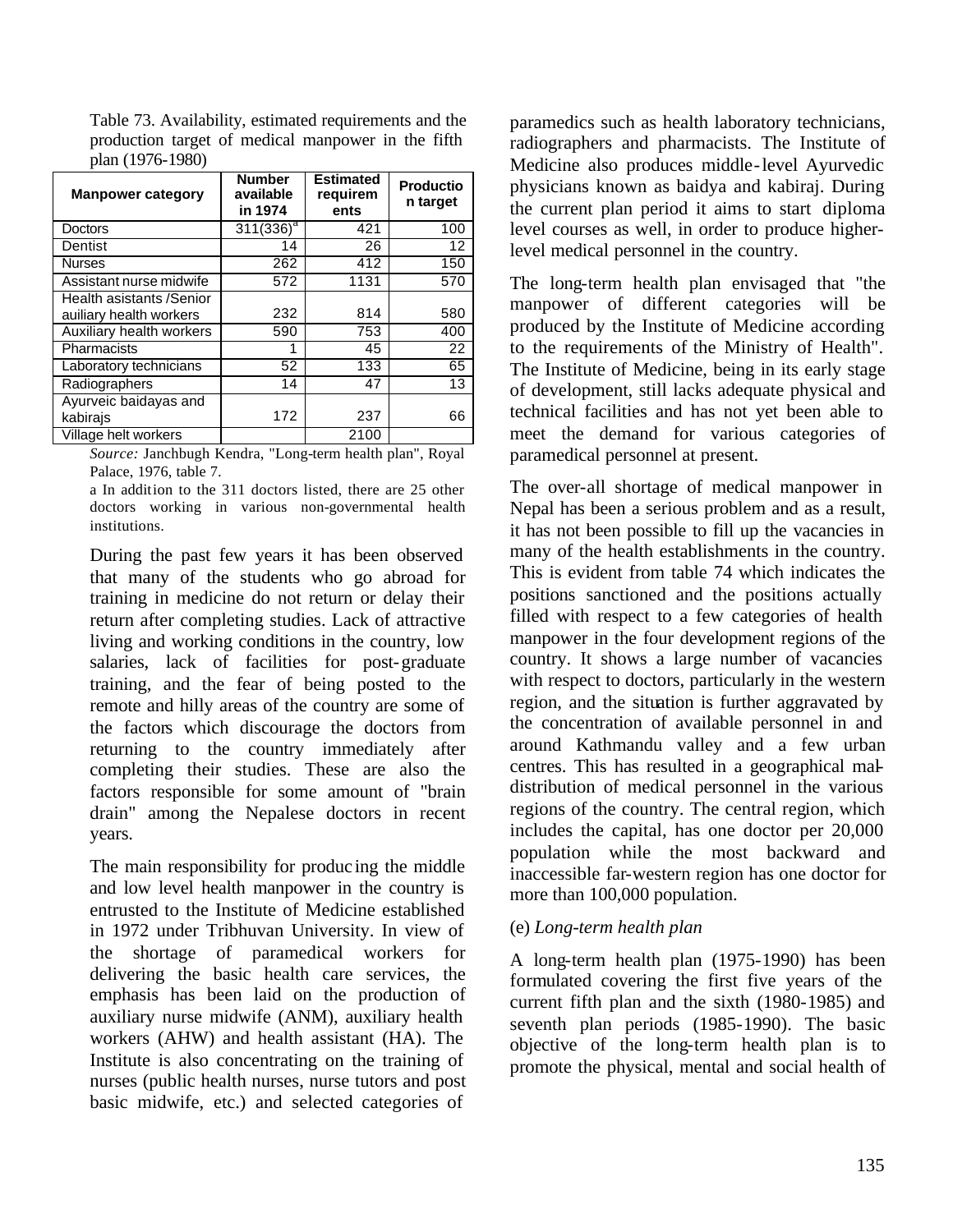|                    |        | <b>Doctor</b> |                | <b>Nurse</b> |               | Assistant nurse midwife |        |               | <b>Health assistant</b> |               |               | <b>Auxiliary health workers</b> |        |               |                |
|--------------------|--------|---------------|----------------|--------------|---------------|-------------------------|--------|---------------|-------------------------|---------------|---------------|---------------------------------|--------|---------------|----------------|
| Region             | Demand | <b>Supply</b> | Perce<br>ntage | Demand       | <b>Supply</b> | Perce<br>ntage          | Demand | <b>Supply</b> | Perce<br>ntage          | <b>Demand</b> | <b>Supply</b> | Perce<br>ntage                  | Demand | <b>Supply</b> | Perce<br>ntage |
| Eastern region     | 63     | 42            | 67             | 37           | 34            | 92                      | 262    | 133           | 51                      | 99            | 55            | 56                              | 217    | 129           | 59             |
| Central region     | 293    | 207           | 71             | 158          | 148           | 94                      | 368    | 229           | 62                      | 121           | 76            | 63                              | 309    | 211           | 68             |
| Western region     | 60     | 34            | 57             | 27           | 25            | 92                      | 208    | 81            | 39                      | 91            | 66            | 72                              | 186    | 113           | 61             |
| Far-western region | 46     | 29            | 63             | 20           |               | 85                      | 161    | 41            | 25                      | 82            | 23            | 28                              | 144    | 85            | 59             |
| Total              | 462    | 312           | 67             | 242          | 224           | 92                      | 999    | 484           | 48                      | 393           | 220           | 62                              | 856    | 538           | 63             |

Table 74. Health manpower in the four development regions in 1974-1975

*Source:* National Planning Commission, "Impact of the fourth plan achievements on public life". *Note:* Demand refers to the posts sanctioned and supply to the posts actually filled.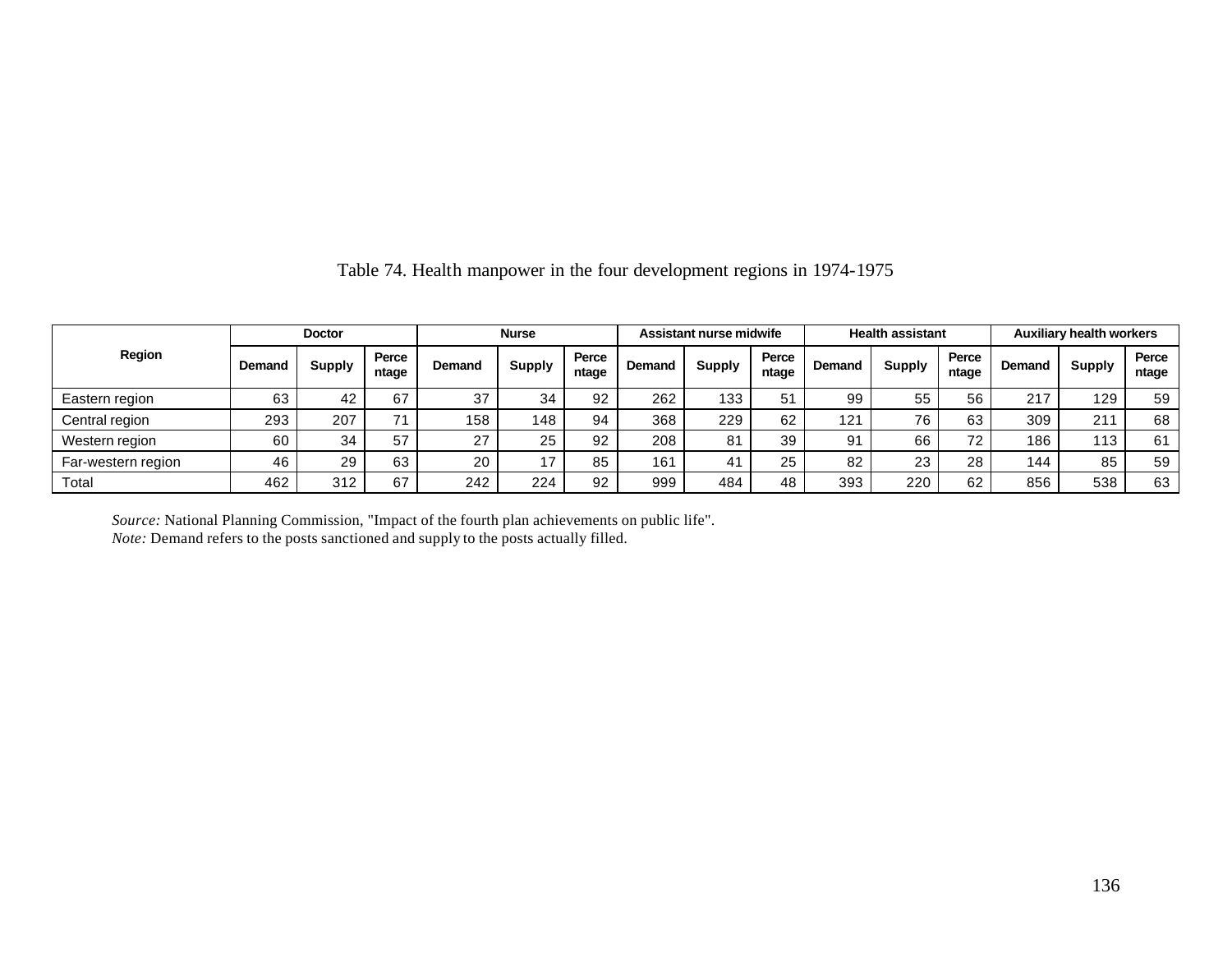the general public by increasing the average life expectancy of the people through the reduction of the morbidity and mortality rates. The important features of the plan are: (i) the development of basic health services, particularly in the rural, remote and backward areas, with a view to making health services available to the masses; (ii) the control of population growth in order to bring about a better balance between population and economic development; (iii) the production of technical manpower in the country and the effective utilization of the existing technical manpower through the provision of better incentives; (iv) the eradication or control of infectious diseases; (v) the extension of health and nutrition education and the development of consciousness on environmental sanitation; (vi) the improvement and development of hospital services; and (vii) a study of the effectiveness of Ayurvedic medicine, the promotion of the production of these medicines, and the delivery of preventive as well as family planning services through Ayurvedic institutions.

The long-term health plan has given highest priority to "rural health services" which aim to deliver basic health services to the rural population. These services will gradually absorb the activities of the village-level programmes of different projects presently in operation. By the end of the sixth plan, that is by 1985, the vertical projects like smallpox eradication, tuberculosis, and leprosy control will be terminated and their activities will be integrated into the rural health service. As the malaria control tasks are beyond the capacity of the rural health service, an agency will be set up to carry out the task of malaria epidemic control and to take care of the pertinent technical matters. Such technical units will also be set up to carry out the control activities for other vertical projects and the Epidemiology Division of the Department of Health Services will co-ordinate these activities. The long-term health plan also provides high priority to the family planning and maternal child health services, where greater emphasis will be laid on

making the programme more effective with greater community participation.

In the field of curative services, 15-bed hospital facilities will be provided in all the 75 districts of the country by 1985. the number of hospitals is expected to increase to 99 with a total of 4,020 beds. A 15-bed Ayurvedic hospital will also be established in each of the four development regions. No new hospital is planned during the seventh plan period (1985-1990) but the bed capacity will be raised to 4,664. If these are achieved, one hospital bed will be available for every 3,515 people by 1990.

The long-term health plan aims to establish a total of 1,462 health posts to cover the entire country by the end of the seventh plan. Based on this, by 1990, the total population per health post for the country as a whole would come to 11,000 covering an area of 94 square kilometers. For the remote area, however, there will be one health post for 4,000 people covering a smaller area of 80 square kilometers.

One of the significant features of the rural health service in the long-term health plan is the provision of village health workers who will be the basic home-visitors at the village panchayat level.<sup>14</sup> They will exercise the primary responsibility for taking the health services to the people at the grass-roots level. The village health worker will be recruited from among the local people and will be attached to the health posts as a regular staff.

Village health workers will provide door-to-door health services to the village panchayat area where they live and report to the health posts for necessary instructions and supplies. They are, thus, the main health links between the community and the health post. During the sixth plan, there will be one such village health worker in every village panchayat. By the seventh plan, this number will be raised from four to six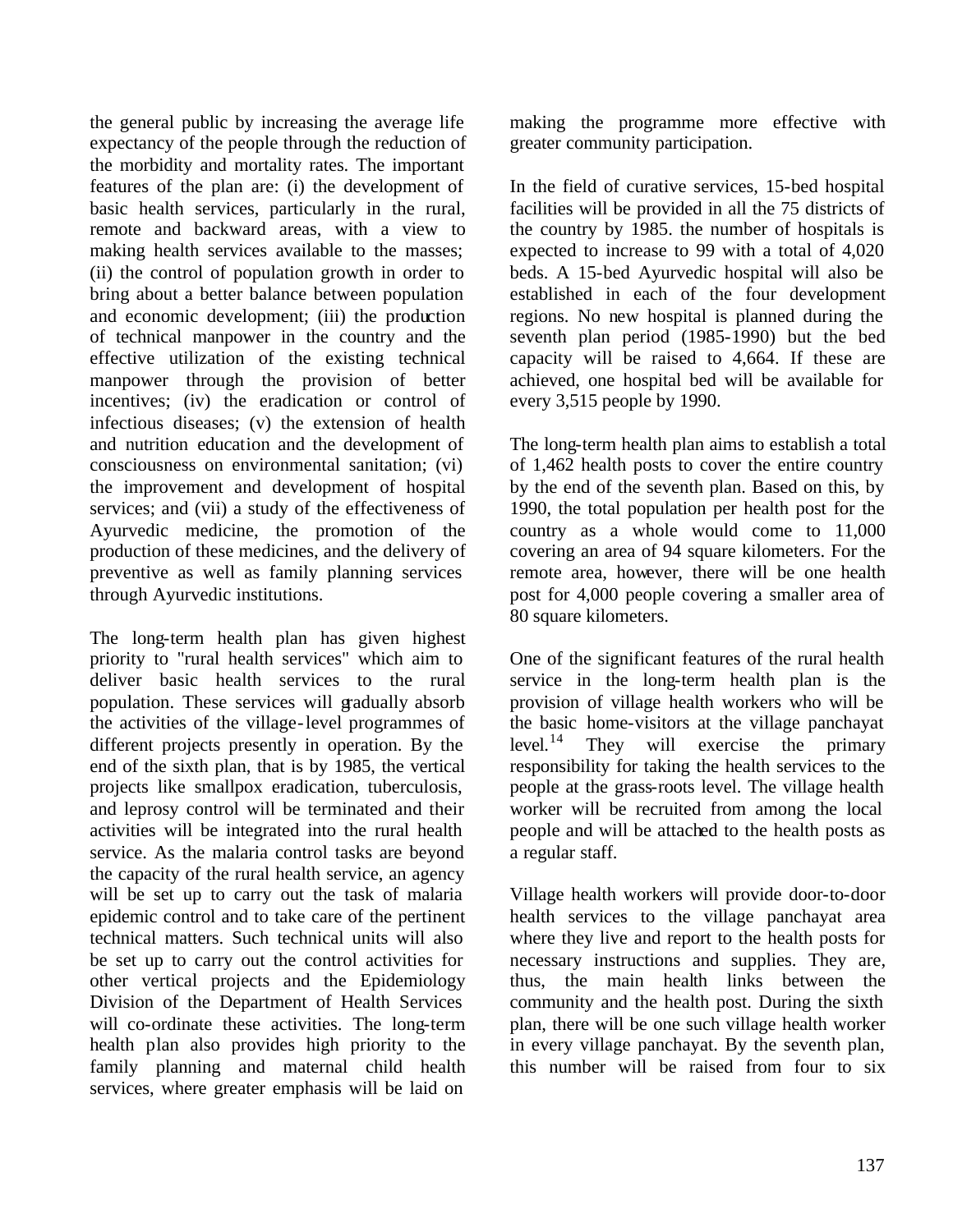depending on the area, population and geographical terrain of the village panchayat.

In Nepal, so far, programmes relating to nutrition and environmental sanitation have not received adequate attention from the public health point of view. The long-term health plan has adopted an intersectoral approach to deal with these programmes. Since health education is fundamental to all other health problems in teaching the people the importance of personal hygiene, sanitation, control of infectious diseases, family planning and so on, the long-term health plan has considered it an integral part of the rural health services.

#### (f) *Financing health services*

The share of health allocation to the total public sector plan outlay in the different plan periods is given in table 75. Although in absolute terms the health sector outlay rose by more than 14 times between the first and the fifth plan period, the percentage of the health sector allocation

Table 75. Plan outlay for health in different plan periods.

| Plan period                           | Total<br>plan<br>outlay | Percentage<br>of total<br>outlay |     |  |
|---------------------------------------|-------------------------|----------------------------------|-----|--|
|                                       |                         | (millions of Nepal<br>rupees)    |     |  |
|                                       |                         |                                  |     |  |
| First(Five years)Plan<br>1956-1961    | 330.1                   | 25.0                             | 7.6 |  |
| Second(Three<br>Years) Plan 1965-1965 | 600.0                   | 37.0                             | 6.2 |  |
| Third(Five Years)Plan<br>1965-1970    |                         | 1740.0<br>120.0                  |     |  |
| Fourth(Five Years)Plan<br>1970-1975   | 2570.1                  | 151.2                            | 5.9 |  |
| Fifth(Five Years)Plan<br>1975-1980    | 7545.0                  | 455.0                            | 6.0 |  |

*Source:* National Planning Commission, Five-year plans.

in relation to the total outlay has remained more or less static within the range of 5.9 to 7.6 per cent. The rate has actually declined to 6 per cent in the current plan compared with 7.6 per cent in the first plan.

An analysis of the health budget for 1975-1976, 1976-1977 and 1977-1978 also demonstrated the low percentage of the health expenditure to the total national budget which comes to 5.6, 6.2 and 5.3 per cent for the three respective years. Table 76 shows the total health budget as well as its distribution among the different health programmes. Since priority in the health service development in Nepal is given to the preventive aspect, more than 50 per cent of the total health budget for 1975-1976 and 1976-1977 have been earmarked for these services. Malaria and the FP/MCH Project take up the major portion of the total preventive health budget. In the field of curative health services, hospital development has received the greater share followed by basic health services programme including the health post. In 1977-1978, however, in view of the greater emphasis on the basic health services, the percentage of the annual budget for curative services has risen to 59.2 per cent as against 40.8 per cent for preventive services.

The lower allocation of the total budget for health services development in Nepal does not, however, mean that the health programme has been given a lower priority. It only indicates the limited resources that were devoted to the health sector. In Nepal, the health budget depends largely on the total government budget, which in turn depends on the rate of economic growth. During the past decade, gross domestic product in Nepal was estimated to have increased by around 2 per cent and the rate of economic growth has also shown a similar trend. There has hardly been any increase in the rate of *per capita* income during this period. In this situation, one cannot expect a major increase in the health sector allocation.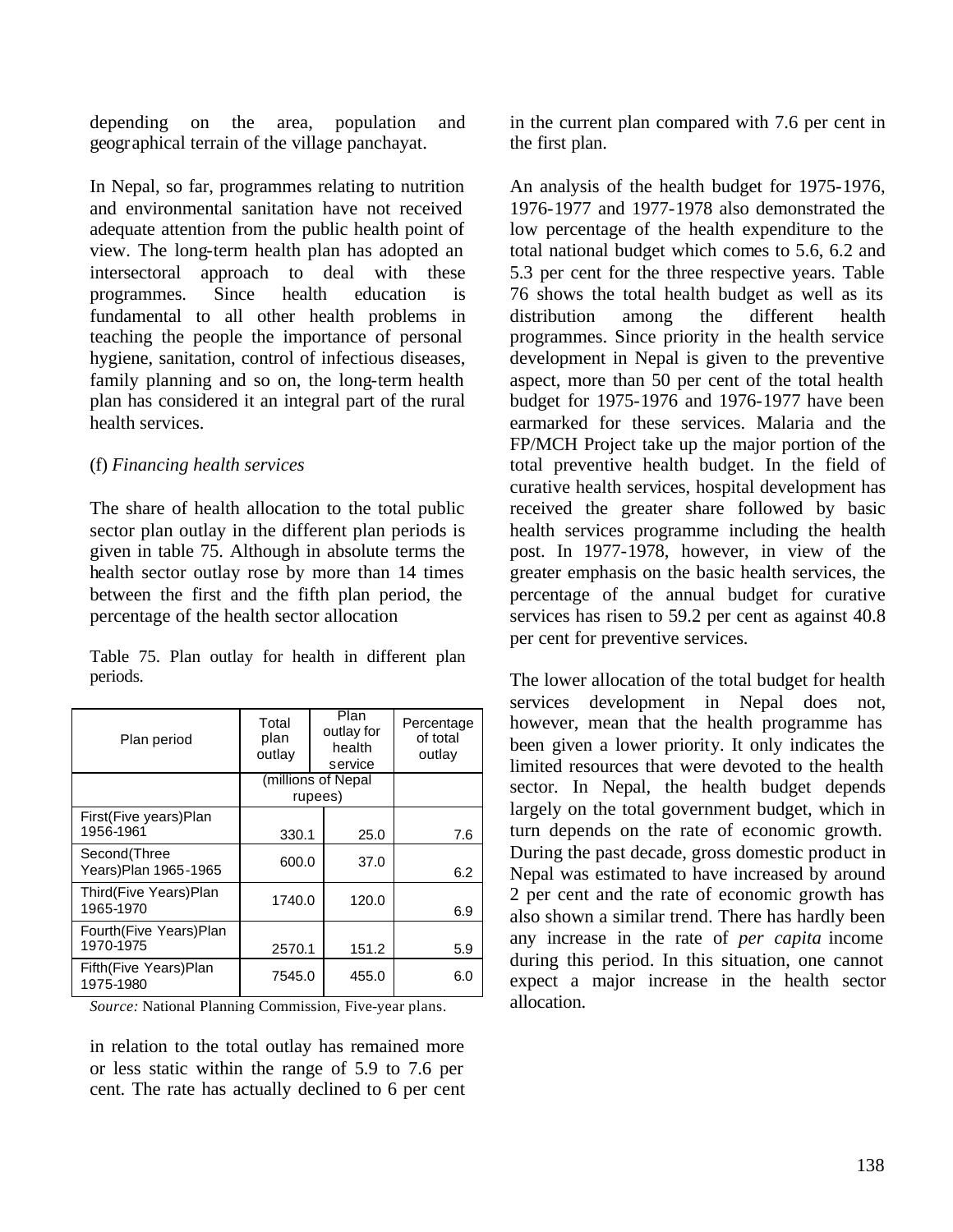In projecting the government health budget, the country health programming exercise:

"assumed that the government tax revenue will form an increasing proportion of GDP from 1970 to 1990 – from 5 to 15 per cent and will remain stable. Thereafter, it was also assumed that foreign aid will remain at the level of around 250 million a year. The sum of tax revenue and foreign aid obtained by applying these assumptions to the projections of G.D.P. (2 and 4 per cent) gives a projected level of the total government budget. It is further assumed that the proportion of this budget applied to health remains at its present level of about 7 per cent. $15$ 

This yields the level of government health expenditure for 1970-2000 as shown in table 77. the projection indicates that it is economically possible to plan for a substantial improvement in the health sector allocation in Nepal over the period 1970-2000 provided that a growth rte of 4 per cent or more of the GDP is achieved.

In Nepal, the provision of health services to the public is the responsibility of the government, but the public sector has not been able to provide adequate services both in terms of the type of services required as will as the total coverage. Although no figure is available on health expenditure by individual consumers, the share of the private and the local bodies in meeting the health expenditure is assumed to be substantial.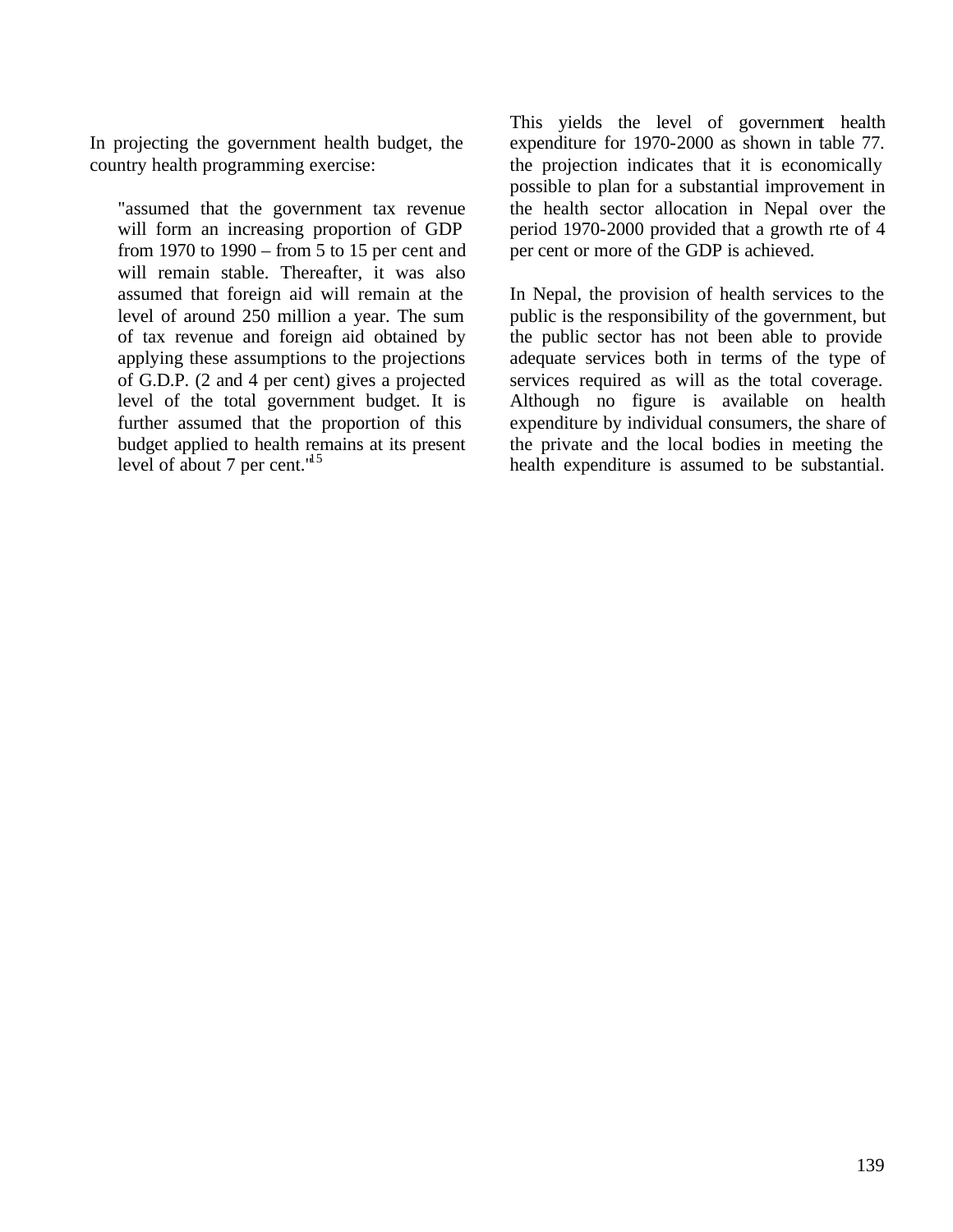#### Table 76. Distribution of health budget among programmes (Nepal Rupees)

| <b>Particulars</b>                                    |         | 1975-1976   |         |         | 1976-1977   |         | 1977-1978 |             |         |  |
|-------------------------------------------------------|---------|-------------|---------|---------|-------------|---------|-----------|-------------|---------|--|
|                                                       | Regular | Development | Total   | Regular | Development | Total   | Regular   | Development | Total   |  |
| 1. National budget                                    | 691086  | 1455847     | 2146933 | 823437  | 1783183     | 2606620 | 938526    | 2148898     | 2087424 |  |
| 2. Health budget                                      | 35244   | 85510       | 120754  | 36172   | 126312      | 162484  | 47257     | 116803      | 164060  |  |
| 3.preventive health service                           |         |             |         |         |             |         |           |             |         |  |
| a. Nepal malaria eradication project                  |         | 43631       | 43631   |         | 57669       | 57669   |           | 44290       | 44290   |  |
| b. EP/MCH project                                     |         | 18500       | 18500   |         | 23428       | 23428   |           | 14118       | 14118   |  |
| c. Smallpox eradication project                       |         | 2894        | 2894    |         | 3710        | 3710    |           | 3833        | 3833    |  |
| d. Tuberculosis control project                       |         | 409         | 409     |         | 818         | 818     |           | 1612        | 1612    |  |
| e. Leprosy control project                            |         | 1719        | 1719    |         | 2231        | 2231    |           | 3018        | 3018    |  |
|                                                       |         | 67153       |         |         |             | 87856   |           |             | 66871   |  |
| Percentage of the total health budget                 |         | 55.6        |         |         |             | 54.1    |           |             | 40.8    |  |
| 4. Curative and other health services                 |         |             |         |         |             |         |           |             |         |  |
| a. Hospital                                           | 20367   | 5555        | 25922   | 22640   | 10425       | 33065   | 26833     | 22886       | 49719   |  |
| b. Health posts                                       | 9290    | 4000        | 13290   | 8859    | 8719        | 17578   | 15175     | 19381       | 34556   |  |
| c. Others                                             | 5587    | 8802        | 14389   | 4673    | 19312       | 23985   | 5249      | 7665        | 12914   |  |
|                                                       |         |             | 53601   |         |             | 74628   |           |             | 97189   |  |
| Total percentage of the total health budget           |         |             | 44.4    |         |             | 45.9    |           |             | 59.2    |  |
| 5. Percentage of health budgets to national<br>budget |         |             | 5.6     |         |             | 6.2     |           |             | 5.3     |  |

*Source:* Ministry of Finance.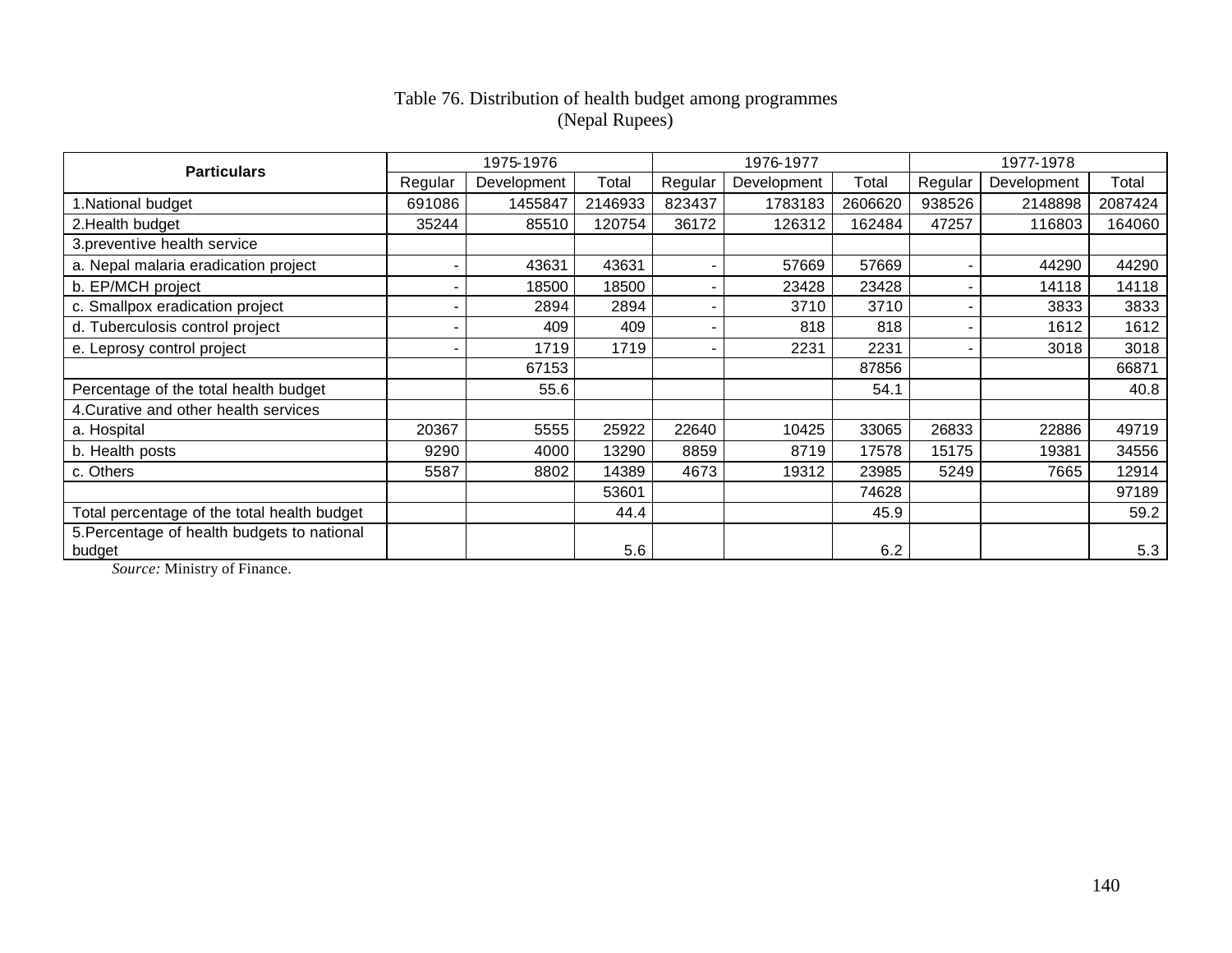| Table 77. Projected government health expenditure, |
|----------------------------------------------------|
| 1970-2000                                          |
| (thousand of Nepal rupees)                         |

| <b>Gross</b><br>rate<br>(%) | Year | Tax<br>revenue | <b>Government</b><br>expenditure | <b>Government</b><br>health<br>expenditure |
|-----------------------------|------|----------------|----------------------------------|--------------------------------------------|
|                             | 1970 | 536            | 786                              | 55                                         |
|                             | 2000 | 2912           | 3162                             | 214                                        |
|                             | 1970 | 536            | 786                              | 55                                         |
|                             | 2000 | 5211           | 5461                             | 382                                        |

*Source: Country Health Programme Nepal,* p. 44.

#### **D. Summary and Conclusions**

In a report on the state of the world's public health services in 1973, the WHO Executive Board pointed out that "in many countries, the health services are not keeping pace with the changing population either in quantity or in quality. It is likely that they are getting worse." The report further states that "these appears to be widespread dissatisfaction among the populations about their health services for varying reasons" and one of the main reasons has been singled out as "a failure to meet the expectations of the population."<sup>16</sup>

In Nepal, the rising population requires increased health services, both quantitatively and qualitatively. The country is still in the rudimentary stage and the existing network is far too inadequate to meet the current health needs of the majority of the Nepalese people. With further increase in population, the task would become tremendously difficult. The problems and constraints for the development of health services in Nepal have already been determined. Taking into consideration the socio-economic, cultural and geographical features of country, it is not possible to expect a rapid coverage of modern medical services in the years to come.

The over-all ratios such as "population per doctor" or "hospital bed per 1,000 population" should also not be taken as very reliable indicators of the state of health services, since the traditional Ayurvedic and other indigenous systems have also been providing health services to a vast majority of the people of Nepal. These methods are well accepted by the community, they are less expensive and are available whenever needed. The number of Ayurvedic physicians in Nepal is estimated to be around 2,000, which is far greater than those trained in modern medicine. Therefore, in the present context of Nepal, it is necessary to make a proper study of how the traditional system can be improved and integrated into the primary health care delivery system.

Owing to the widespread illiteracy and ignorance of the people which is manifested in the superstitious beliefs and prejudices, a great number of Nepalese people, especially those living in the rural areas, tend to accept the modern methods of treatment only at a later stage when other methods have failed. A survey undertaken by the Institute of Nepal and Asian Studies in a village 50 miles north-west of Kathmandu in 1974-1975 has shown that when both the traditional and the modern system of treatment are available side by side "villagers easily combine western medicine with traditional practices. Such observation suggests that villagers have little difficulty integrating western medicine with their own traditions on an ideological level. Even when these systems of medic ine are explicitly recognized as compatible, this is not reflected in behaviour".<sup>17</sup> For example, villagers unquestionably maintain that "doctor medicine" is totally ineffective for causes of illness caused by "witchcraft". However, they have been observed to use alternative sources of western medicine in combination with traditional treatment. By and large, the non-acceptance of modern medical treatment is due to a number of institutional inadequacies: the services provided may not be within the easy reach of the villages or their financial means or the care provided in these institutions lacks quality. Hence, the Government will have to create health network acceptable to